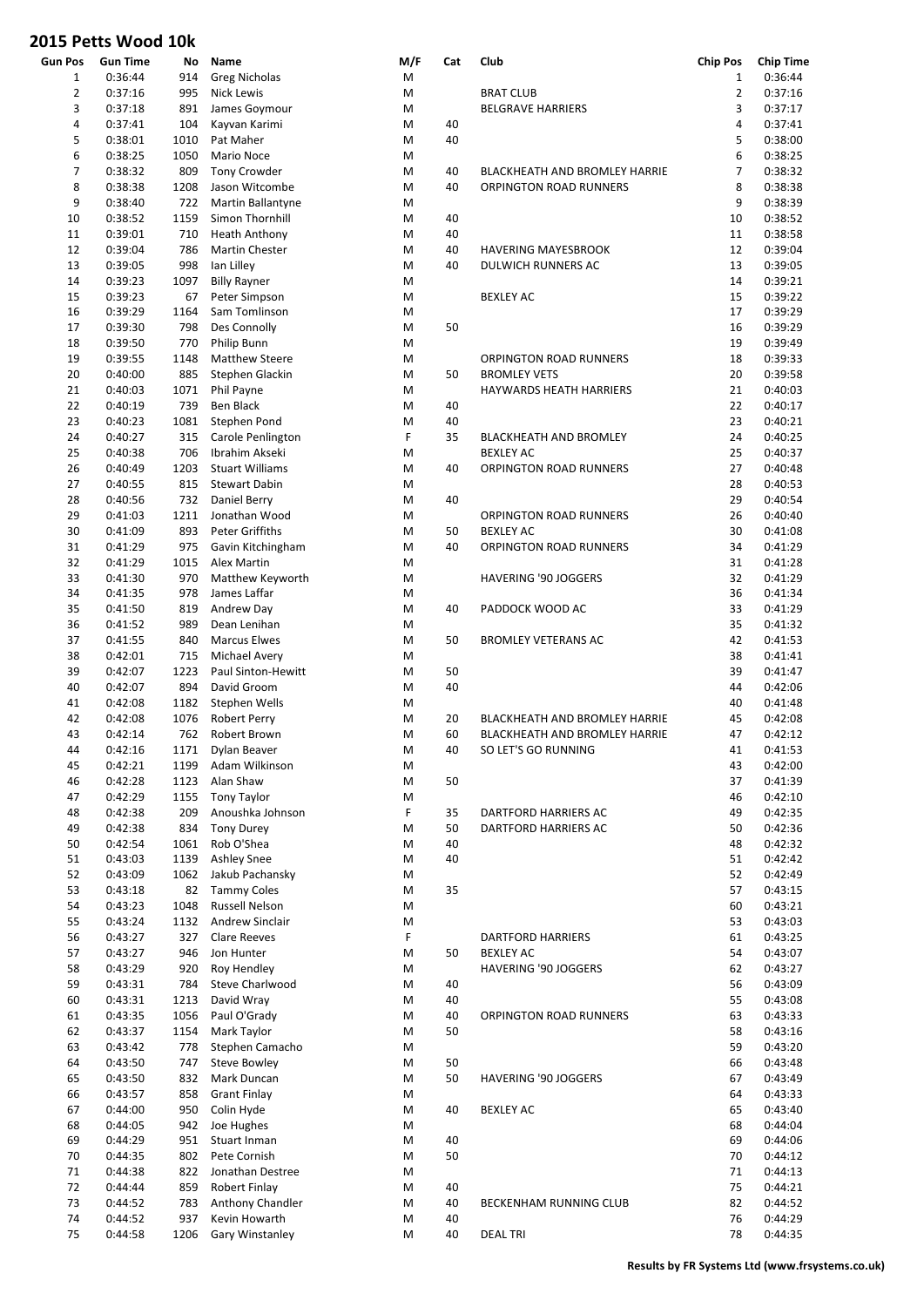| Gun Pos | <b>Gun Time</b> | No   | Name                     | M/F | Cat | Club                                | <b>Chip Pos</b> | Chip Time |
|---------|-----------------|------|--------------------------|-----|-----|-------------------------------------|-----------------|-----------|
| 76      | 0:44:59         | 777  | Joe Camacho              | Μ   | 50  |                                     | 79              | 0:44:38   |
| 77      | 0:45:05         | 51   | Liz Brookes              | F   | 35  |                                     | 74              | 0:44:16   |
| 78      | 0:45:07         | 924  | James Hixson             | M   |     |                                     | 72              | 0:44:13   |
| 79      | 0:45:08         | 814  | Iain Cunningham          | M   | 40  |                                     | 80              | 0:44:43   |
| 80      | 0:45:15         | 917  | Thomas Hegan             | M   |     |                                     | 81              | 0:44:51   |
| 81      | 0:45:20         | 850  | <b>Kenneth Fancett</b>   | M   | 60  | BECKENHAM RUNNING CLUB              | 77              | 0:44:30   |
| 82      | 0:45:23         | 980  | Andrew Lane              | M   | 50  | WYMONDHAM AC                        | 84              | 0:45:02   |
| 83      | 0:45:27         | 921  | Paul Hiles               | M   | 50  | PLUMSTEAD RUNNERS                   | 85              | 0:45:05   |
| 84      | 0:45:28         | 845  | Mark Evans               | M   | 40  |                                     | 86              | 0:45:06   |
| 85      | 0:45:36         | 1094 | John Ralph               | M   | 40  |                                     | 88              | 0:45:14   |
| 86      | 0:45:40         | 1157 | Ian Tharp                | M   | 40  |                                     | 89              | 0:45:16   |
| 87      | 0:45:41         | 1177 | <b>Toby Walsh</b>        | M   | 40  |                                     | 90              | 0:45:19   |
| 88      | 0:45:46         | 1040 | Paul Mullan              | M   |     |                                     | 91              | 0:45:23   |
| 89      | 0:45:50         | 1077 | <b>Adrian Perry</b>      | M   | 50  | BLACKHEATH AND BROMLEY HARRIE       | 93              | 0:45:26   |
| 90      | 0:45:51         | 716  | <b>Terry Avey</b>        | M   | 60  | <b>BRIGHTON PHOENIX</b>             | 94              | 0:45:31   |
| 91      | 0:45:51         | 1129 | <b>Mike Simms</b>        | M   | 40  | BLACKHEATH AND BROMLEY HARRIE       | 83              | 0:45:01   |
| 92      | 0:45:55         | 928  | Jody Hollands            | M   |     |                                     | 99              | 0:45:36   |
| 93      | 0:45:56         | 1046 | Michael Neal             | M   | 40  |                                     | 97              | 0:45:34   |
| 94      | 0:45:57         | 991  | James Lenton             | M   |     |                                     | 73              | 0:44:14   |
| 95      | 0:45:58         | 360  | Annette Shrimpton        | F   | 35  | ORPINGTON ROAD RUNNERS              | 87              | 0:45:06   |
| 96      | 0:46:00         | 1172 | Dean Vines               | M   |     |                                     | 100             | 0:45:39   |
|         |                 |      |                          |     |     |                                     |                 |           |
| 97      | 0:46:02         | 48   | Paul Marshall            | M   | 40  |                                     | 102             | 0:45:39   |
| 98      | 0:46:03         | 875  | <b>Andrew Gambier</b>    | M   | 40  | LONDON CITY ATHLETICS CLUB          | 101             | 0:45:39   |
| 99      | 0:46:10         | 443  | Clive Scammell           | M   | 50  |                                     | 104             | 0:45:47   |
| 100     | 0:46:17         | 813  | Damien Cunningham        | M   |     |                                     | 92              | 0:45:24   |
| 101     | 0:46:21         | 911  | Gerald Harte             | M   | 40  | <b>GRIM REAPERS</b>                 | 110             | 0:45:59   |
| 102     | 0:46:28         | 1005 | Colin Mackenzie          | M   | 40  |                                     | 96              | 0:45:34   |
| 103     | 0:46:28         | 756  | Mick Brockwell           | M   | 50  | ORPINGTON ROAD RUNNERS              | 95              | 0:45:32   |
| 104     | 0:46:28         | 1127 | Justin Siderfin          | M   | 40  |                                     | 98              | 0:45:35   |
| 105     | 0:46:31         | 1082 | Anthony Poole            | M   | 50  |                                     | 113             | 0:46:11   |
| 106     | 0:46:34         | 1024 | <b>Rupert Mcleod</b>     | M   | 40  | ORPINGTON ROAD RUNNERS              | 103             | 0:45:42   |
| 107     | 0:46:38         | 1122 | <b>Greg Sharpe</b>       | M   |     |                                     | 115             | 0:46:15   |
| 108     | 0:46:42         | 841  | Lloyd Emeka              | M   |     | <b>CLAPHAM CHASERS</b>              | 117             | 0:46:21   |
| 109     | 0:46:44         | 863  | James Fogarty            | M   |     |                                     | 105             | 0:45:53   |
| 110     | 0:46:46         | 931  | Gary Homewood            | M   | 50  | <b>MORNINGTON CHASERS</b>           | 107             | 0:45:54   |
| 111     | 0:46:49         | 78   | Jackie Clarke            | F   | 45  |                                     | 106             | 0:45:53   |
| 112     | 0:46:49         | 1104 | Simon Robinson           | M   |     |                                     | 109             | 0:45:57   |
| 113     | 0:46:49         | 825  | Shaun Donovan            | M   | 40  |                                     | 108             | 0:45:55   |
| 114     | 0:46:51         | 175  | Kirsten Herpe            | F   |     |                                     | 122             | 0:46:30   |
| 115     | 0:46:52         | 735  | Soheel Bhandari          | M   | 50  | <b>BROMLEY VETERANS</b>             | 111             | 0:46:01   |
| 116     | 0:46:52         | 804  | "Andy ""Strictly Boo Cox | M   | 40  |                                     | 120             | 0:46:27   |
| 117     | 0:46:56         | 1212 | Mathew Woolston          | M   | 40  | SWANLEY AND DISTRICT A/C            | 128             | 0:46:35   |
| 118     | 0:46:56         | 888  | Tim Goldsack             | M   | 40  |                                     | 127             | 0:46:35   |
| 119     | 0:46:58         | 873  | <b>Tony Galea</b>        | M   | 50  | HAVERING '90 JOGGERS                | 130             | 0:46:36   |
| 120     | 0:46:58         | 1217 | Christopher Yarker       | Μ   |     |                                     | 123             | 0:46:32   |
| 121     | 0:47:03         | 1092 | Jonathan Rafferty        | M   | 40  |                                     | 134             | 0:46:43   |
| 122     | 0:47:04         | 831  | Noel Duffy               | M   | 50  |                                     | 112             | 0:46:10   |
| 123     | 0:47:09         | 1070 | <b>Tony Payne</b>        | M   | 50  |                                     | 114             | 0:46:12   |
| 124     | 0:47:10         | 864  | Mark Fontyn              | M   | 50  |                                     | 116             | 0:46:19   |
| 125     | 0:47:15         | 913  | Paul Hartmam             | M   | 40  |                                     | 118             | 0:46:22   |
|         |                 |      | Clive Tweedie            |     |     |                                     |                 |           |
| 126     | 0:47:19         | 1168 |                          | M   | 60  | <b>HAVERING 90 JOGGERS</b>          | 141             | 0:46:57   |
| 127     | 0:47:22         | 780  | Stephen Cason            | M   | 50  | <b>ISTEAD &amp; IFIELD HARRIERS</b> | 119             | 0:46:24   |
| 128     | 0:47:24         | 1047 | Joe Neanor               | M   | 60  |                                     | 125             | 0:46:33   |
| 129     | 0:47:27         | 981  | Jeff Lawrence            | M   | 40  |                                     | 129             | 0:46:36   |
| 130     | 0:47:30         | 1109 | Jimmy Rumble             | M   |     |                                     | 124             | 0:46:32   |
| 131     | 0:47:31         | 971  | Mark Killingback         | M   | 40  |                                     | 126             | 0:46:34   |
| 132     | 0:47:32         | 434  | Sarah Young              | F   | 45  |                                     | 131             | 0:46:37   |
| 133     | 0:47:35         | 808  | Paul Crompton            | M   | 40  |                                     | 133             | 0:46:40   |
| 134     | 0:47:37         | 996  | Craig Liasi              | M   |     |                                     | 143             | 0:47:13   |
| 135     | 0:47:38         | 1141 | Vincent Spenceley        | Μ   |     |                                     | 144             | 0:47:14   |
| 136     | 0:47:38         | 1186 | <b>Barry Wetherilt</b>   | M   | 50  | BLACKHEATH AND BROMLEY HARRIE       | 132             | 0:46:38   |
| 137     | 0:47:38         | 1214 | Andrew Wright            | M   | 40  | HAVERING '90 JOGGERS                | 137             | 0:46:49   |
| 138     | 0:47:43         | 967  | Paul Kelly               | M   | 40  |                                     | 138             | 0:46:50   |
| 139     | 0:47:47         | 1108 | John Rozee               | M   | 40  | HAVERING '90 JOGGERS                | 140             | 0:46:57   |
| 140     | 0:47:48         | 794  | <b>Richard Coello</b>    | M   |     |                                     | 149             | 0:47:25   |
| 141     | 0:47:52         | 1170 | Daniel Valentine         | M   |     |                                     | 139             | 0:46:57   |
| 142     | 0:47:54         | 348  | Dawn Saunders            | F   | 45  | PLUMSTEAD RUNNERS                   | 153             | 0:47:33   |
| 143     | 0:47:54         | 1054 | Rob O'Brien              | M   |     |                                     | 142             | 0:47:00   |
| 144     | 0:47:58         | 1066 | <b>Thomas Parker</b>     | M   | 40  |                                     | 154             | 0:47:34   |
| 145     | 0:48:00         | 745  | <b>Andrew Bowes</b>      | M   |     | ORPINGTON ROAD RUNNERS              | 155             | 0:47:36   |
| 146     | 0:48:03         | 869  | Mark Franks              | M   | 40  |                                     | 157             | 0:47:39   |
| 147     | 0:48:06         | 740  | Michael Boddy            | M   | 40  |                                     | 162             | 0:47:45   |
| 148     | 0:48:14         | 1063 | Jim Page                 | M   | 60  | ORPINGTON ROAD RUNNERS              | 145             | 0:47:23   |
| 149     | 0:48:16         | 1035 | Kevin Morley             | M   |     |                                     | 146             | 0:47:24   |
| 150     | 0:48:16         | 969  | Chris Kerrey             | M   | 40  | ORPINGTON ROAD RUNNERS              | 121             | 0:46:29   |
|         |                 |      |                          |     |     |                                     |                 |           |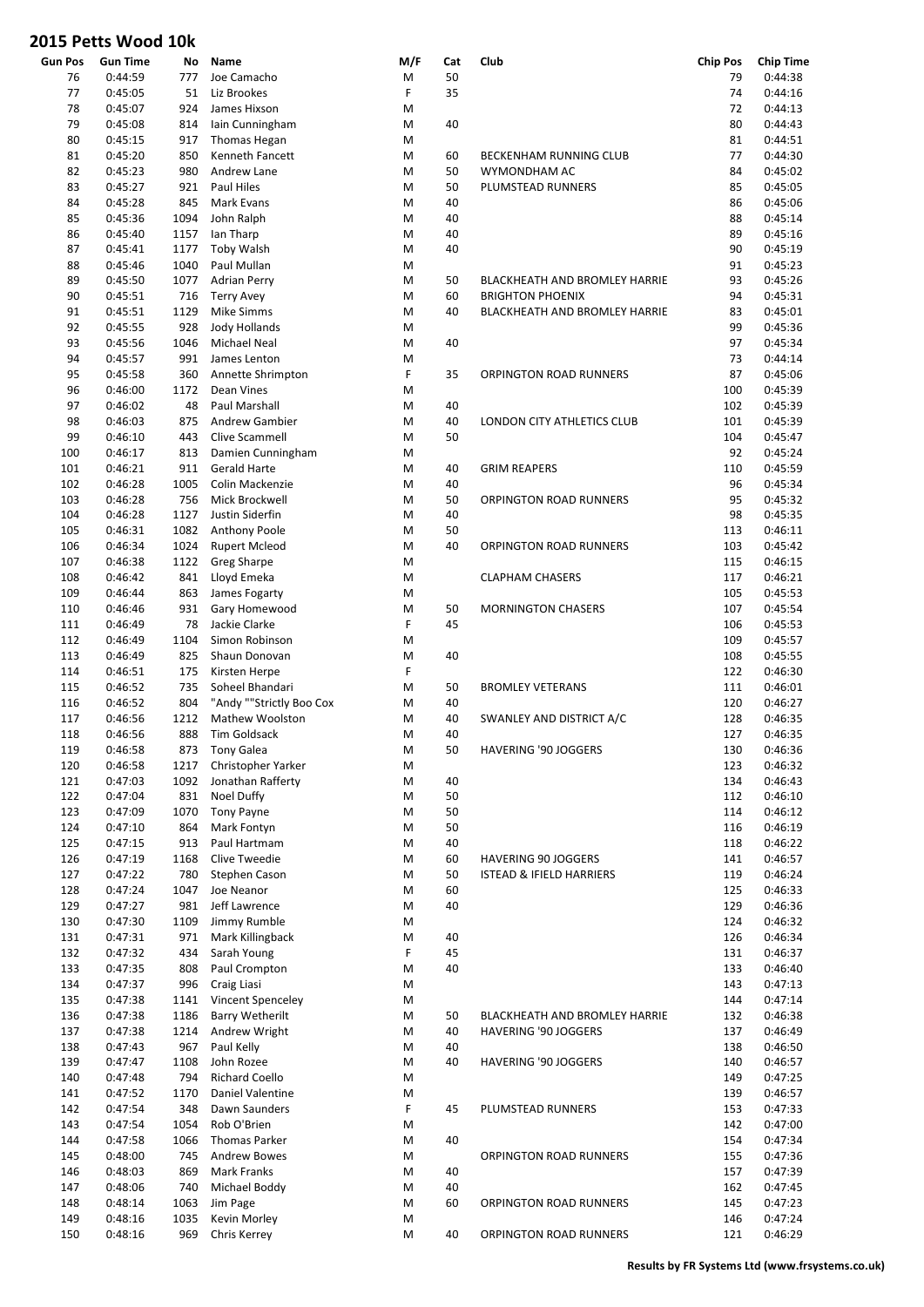| <b>Gun Pos</b> | <b>Gun Time</b>    | No         | Name                          | M/F    | Cat | Club                                     | <b>Chip Pos</b> | <b>Chip Time</b>   |
|----------------|--------------------|------------|-------------------------------|--------|-----|------------------------------------------|-----------------|--------------------|
| 151            | 0:48:18            | 922        | John Hinton                   | M      | 60  |                                          | 147             | 0:47:24            |
| 152            | 0:48:18            | 938        | Peter Howe                    | M      | 60  | <b>BROMLEY VETERANS AC</b>               | 148             | 0:47:24            |
| 153            | 0:48:19            | 830        | Paul Dryden                   | M      | 40  |                                          | 168             | 0:47:55            |
| 154            | 0:48:21            | 1178       | <b>Thomas Walters</b>         | M      |     |                                          | 150             | 0:47:28            |
| 155            | 0:48:23            | 1166       | Simon Tsang                   | M      | 40  |                                          | 152             | 0:47:32            |
| 156            | 0:48:27            | 66         | Kieron Elliott                | M      | 20  |                                          | 174             | 0:48:05            |
| 157            | 0:48:28            | 1207       | Roger Winston                 | M      | 60  |                                          | 183             | 0:48:25            |
| 158            | 0:48:28            | 738        | Steve Billington              | M      | 50  | BENFLEET RUNNING CLUB                    | 156             | 0:47:38            |
| 159            | 0:48:29            | 1018       | Ian Mccarthy                  | M      | 50  | BECKENHAM RUNNING CLUB                   | 151             | 0:47:31            |
| 160            | 0:48:30            | 1126       | James Sheepwash               | M      |     | DARTFORD ROAD RUNNERS                    | 135             | 0:46:44            |
| 161            | 0:48:30            | 707        | Alan Alexander                | M      |     |                                          | 136             | 0:46:47            |
| 162            | 0:48:30            | 791        | Simon Clegg                   | M      |     |                                          | 159             | 0:47:39            |
| 163            | 0:48:32            | 1096       | Martin Ramsey                 | M      | 40  |                                          | 160             | 0:47:40            |
| 164            | 0:48:37            | 963        | Jevgenij Kazanov              | M      | 50  |                                          | 161             | 0:47:43            |
| 165            | 0:48:40            | 1131       | <b>Guy Sims</b>               | M      | 40  |                                          | 164             | 0:47:49            |
| 166            | 0:48:43            | 711        | Roy Archer                    | M      | 40  |                                          | 166             | 0:47:52            |
| 167            | 0:48:44            | 153        | Paula Hackett                 | F      | 45  |                                          | 163             | 0:47:49            |
| 168            | 0:48:46            | 986        | Alan Leard                    | M      | 40  |                                          | 165             | 0:47:50            |
| 169            | 0:48:49            | 968        | Andy Kenward                  | M      | 40  |                                          | 167             | 0:47:54            |
| 170            | 0:48:52            | 839        | <b>Chris Ellis</b>            | M      | 50  | MAIDENHEAD AC                            | 169             | 0:47:56            |
| 171            | 0:48:52            | 852        | <b>Bode Fatona</b>            | M      | 40  |                                          | 170             | 0:47:57            |
| 172            | 0:48:56            | 1176       | <b>Ben Wallis</b>             | M      | 40  |                                          | 173             | 0:48:05            |
| 173            | 0:48:58            | 1205       | Jamie Wilson                  | M      |     |                                          | 172             | 0:48:05            |
| 174            | 0:48:59            | 1079       | Chris Pike                    | M      | 60  | <b>BLACKHEATH AND BROMLEY HARRIE</b>     | 171             | 0:47:59            |
| 175            | 0:49:00            | 1031       | <b>Charles Mirrington</b>     | M      |     |                                          | 175             | 0:48:09            |
| 176            | 0:49:04            | 932        | John Hopkins                  | M      | 40  |                                          | 176             | 0:48:10            |
| 177            | 0:49:08            | 100        | Jackie Davies                 | F      |     |                                          | 178             | 0:48:16            |
| 178            | 0:49:08            | 919        | Neil Hemming                  | M      | 40  | ORPINGTON ROAD RUNNERS                   | 177             | 0:48:15            |
| 179            | 0:49:10            | 1115       | Alastair Scott                | M      | 40  |                                          | 179             | 0:48:18            |
| 180            | 0:49:15            | 1183       | Steven Wesson                 | M      | 40  | HAVERING '90 JOGGERS                     | 180             | 0:48:18            |
| 181            | 0:49:16            | 899        | Paul Hailey                   | M      |     |                                          | 181             | 0:48:22            |
| 182            | 0:49:17            | 142        | Alex Godbold                  | F      |     |                                          | 182             | 0:48:24            |
| 183            | 0:49:21            | 1216       | Danny Wright                  | M      |     |                                          | 184             | 0:48:26            |
| 184            | 0:49:21            | 878        | <b>Philip Gauntlett</b>       | M      | 50  |                                          | 186             | 0:48:27            |
| 185            | 0:49:22            | 833        | Andy Dunmall                  | M      | 40  | <b>SWANLEY &amp; DISTRICT AC</b>         | 199             | 0:48:59            |
| 186            | 0:49:26            | 776        | Peter Butler                  | M      |     |                                          | 187             | 0:48:31            |
| 187            | 0:49:27            | 768        | Scott Bulmer                  | M      | 20  | <b>BLACKHEATH &amp; BROMLEY HARRIERS</b> | 158             | 0:47:39            |
| 188            | 0:49:30            | 314        | Harriette Pearson             | F      |     | <b>TEAM WOWIE</b>                        | 188             | 0:48:37            |
| 189            | 0:49:36            | 988        | Alex Leggett                  | M      |     |                                          | 190             | 0:48:38            |
| 190            | 0:49:41            | 1003       | Jason Lowther                 | M      | 40  | <b>AMENITIES</b>                         | 193             | 0:48:44            |
| 191            | 0:49:43            | 886        | <b>Brian Godbold</b>          | M      | 60  |                                          | 195             | 0:48:50            |
| 192            | 0:49:44            | 718        | David Bacon                   | M      | 50  | HAVERING '90 JOGGERS                     | 196             | 0:48:54            |
| 193            | 0:49:50            | 846        | Simon Evans                   | M      |     |                                          | 198             | 0:48:59            |
| 194            | 0:50:04            | 405        | Deborah Ward                  | F      | 45  |                                          | 201             | 0:49:05            |
| 195            | 0:50:19            | 1179       | <b>Martin Watkins</b>         | M      | 40  | <b>WATKINS</b>                           | 189             | 0:48:38            |
| 196            | 0:50:20            | 945        | Adam Hunnisett                | M      | 40  |                                          | 185             | 0:48:26            |
| 197            | 0:50:23            | 24         | Susan L Beecham               | F      | 45  | <b>ISTEAD &amp; IFIELD HARRIERS</b>      | 206             | 0:49:26            |
| 198            | 0:50:24            | 1221       | Jonathan Zincke               | M      | 40  |                                          | 192             | 0:48:43            |
| 199            | 0:50:26            | 992        | <b>Stuart Lenton</b>          | M      |     | ORPINGTON ROAD RUNNERS                   | 191             | 0:48:42            |
| 200            | 0:50:28            | 149        | Suki Greaves                  | F      | 45  |                                          | 208             | 0:49:29            |
| 201            | 0:50:33            | 214        | Shelley Keable                | F<br>F | 35  |                                          | 212             | 0:49:40            |
| 202<br>203     | 0:50:33<br>0:50:38 | 303<br>389 | Eleanor Parker<br>Jenny Tomei | F      | 35  |                                          | 194<br>214      | 0:48:50<br>0:49:44 |
| 204            | 0:50:39            | 354        | Gillian Selman                | F      | 35  |                                          | 213             | 0:49:40            |
| 205            | 0:50:42            | 955        | Jason Jones                   | M      | 40  |                                          | 234             | 0:50:20            |
| 206            | 0:50:43            | 159        | Liz Hamilton                  | F      | 35  |                                          | 200             | 0:49:01            |
| 207            | 0:50:46            | 328        | Sarah Regan                   | F      | 35  | <b>BROMLEY VETERANS AC</b>               | 217             | 0:49:47            |
| 208            | 0:50:47            | 717        | Ranjit Baboolal               | M      | 60  |                                          | 219             | 0:49:56            |
| 209            | 0:50:48            | 1112       | <b>William Sanders</b>        | M      | 40  |                                          | 220             | 0:49:57            |
| 210            | 0:50:51            | 929        | <b>Chris Holmes</b>           | M      | 40  |                                          | 222             | 0:50:00            |
| 211            | 0:50:51            | 1149       | Mark Stockdale-Hughes         | M      | 50  | ORPINGTON ROAD RUNNERS                   | 197             | 0:48:59            |
| 212            | 0:50:52            | 880        | Andrew Gebbett                | M      | 40  | ORPINGTON ROAD RUNNERS                   | 218             | 0:49:54            |
| 213            | 0:50:53            | 1008       | <b>Bruce Maguire</b>          | M      | 40  |                                          | 202             | 0:49:07            |
| 214            | 0:50:53            | 1030       | Phil Mind                     | M      | 50  |                                          | 223             | 0:50:01            |
| 215            | 0:50:56            | 927        | Matt Holdaway                 | M      | 40  |                                          | 203             | 0:49:13            |
| 216            | 0:51:01            | 50         | Anke Bronius                  | F      | 35  | BECKENHAM RUNNING CLUB                   | 226             | 0:50:09            |
| 217            | 0:51:04            | 857        | Mark Finch                    | M      | 40  |                                          | 224             | 0:50:07            |
| 218            | 0:51:04            | 774        | Dave Burtonshaw               | M      | 40  | ORPINGTON ROAD RUNNERS                   | 227             | 0:50:11            |
| 219            | 0:51:05            | 185        | Iva Hopkins                   | F      | 35  |                                          | 246             | 0:50:45            |
| 220            | 0:51:06            | 767        | <b>Adam Bullers</b>           | M      | 40  | <b>STAMFORD STRIDERS</b>                 | 230             | 0:50:15            |
| 221            | 0:51:10            | 1192       | Andy Whitnell                 | M      | 40  | <b>BEXLEY AC</b>                         | 204             | 0:49:17            |
| 222            | 0:51:11            | 1012       | Paul Mann                     | M      | 50  |                                          | 205             | 0:49:24            |
| 223            | 0:51:13            | 311        | Leanne Pearce                 | F      | 45  | ORPINGTON                                | 207             | 0:49:27            |
| 224            | 0:51:14            | 994        | Colin Lewis                   | M      | 50  |                                          | 233             | 0:50:19            |
| 225            | 0:51:14            | 423        | Fiona Willis                  | F      | 35  |                                          | 236             | 0:50:20            |
|                |                    |            |                               |        |     |                                          |                 |                    |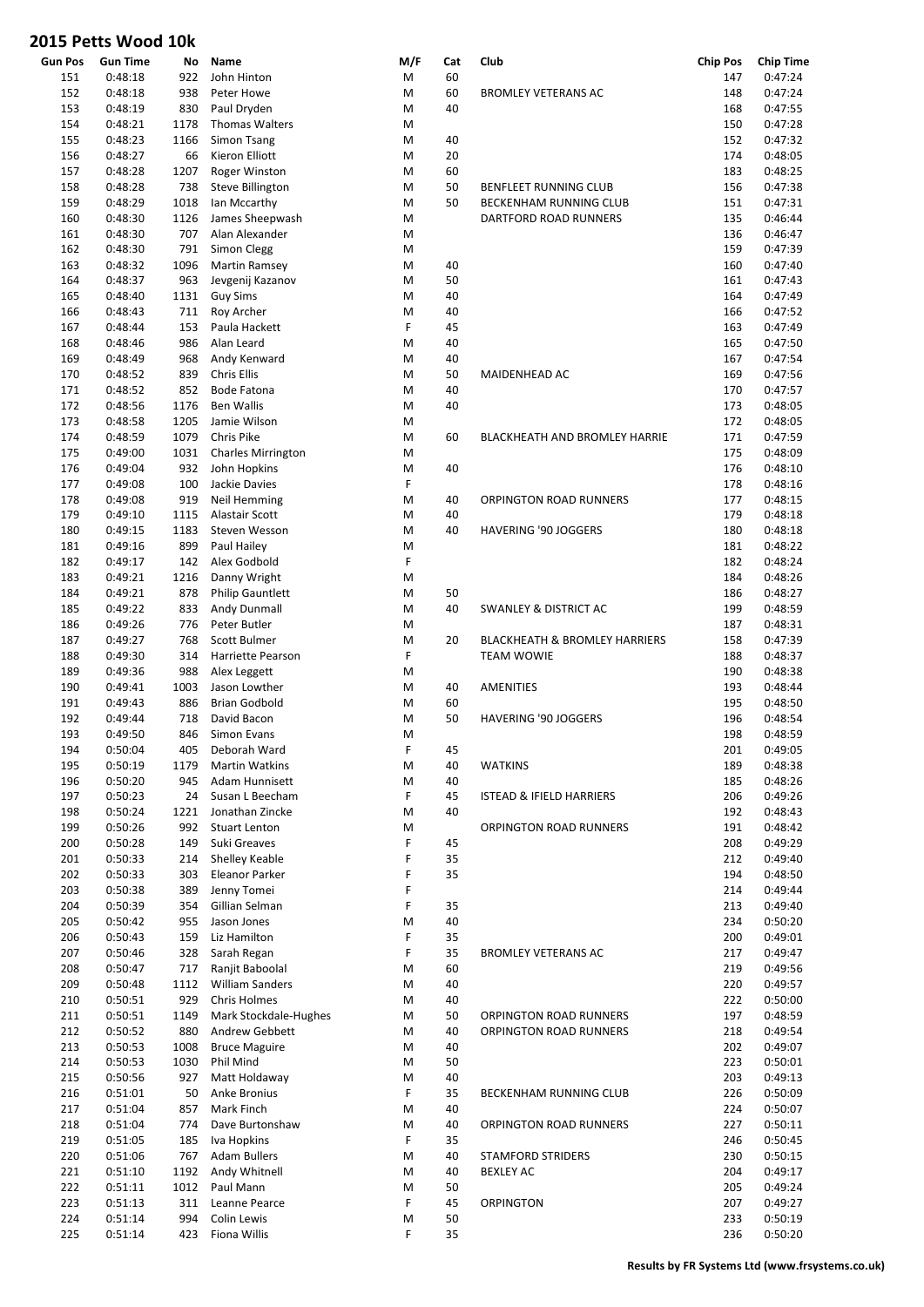|                |                 |      |                                    | M/F |     |                            |                 |                  |
|----------------|-----------------|------|------------------------------------|-----|-----|----------------------------|-----------------|------------------|
| <b>Gun Pos</b> | <b>Gun Time</b> | No   | Name                               |     | Cat | Club                       | <b>Chip Pos</b> | <b>Chip Time</b> |
| 226            | 0:51:21         | 1193 | James Whittle                      | M   |     |                            | 209             | 0:49:39          |
| 227            | 0:51:24         | 1111 | <b>Paul Salliss</b>                | M   | 50  |                            | 211             | 0:49:39          |
| 228            | 0:51:26         | 836  | Julian Edmonds                     | M   | 50  |                            | 238             | 0:50:31          |
| 229            | 0:51:26         | 1103 | James Robertson                    | M   |     |                            | 210             | 0:49:39          |
| 230            | 0:51:28         | 916  | Paul Haylock                       | M   |     |                            | 239             | 0:50:32          |
| 231            | 0:51:28         | 985  | Martin Leach                       | M   | 40  |                            | 241             | 0:50:32          |
| 232            | 0:51:28         | 71   | Melissa Cazzato                    | F   |     |                            | 215             | 0:49:44          |
| 233            | 0:51:36         | 954  | Steve Jacobs                       | M   | 50  |                            | 216             | 0:49:46          |
| 234            | 0:51:51         | 1006 | John Macklen                       | M   |     |                            | 225             | 0:50:08          |
| 235            | 0:51:51         | 341  | Catherine Ruffle                   | F   | 35  |                            | 251             | 0:50:53          |
| 236            | 0:51:53         | 982  | Stephen Lawrence                   | M   | 40  | <b>BEXLEY AC</b>           | 221             | 0:49:59          |
| 237            | 0:51:54         | 1039 | <b>Neil Moses</b>                  | M   | 50  | HAVERING '90 JOGGERS       | 252             | 0:50:58          |
| 238            | 0:51:57         | 849  | Alexander Fallon                   | M   | 20  |                            | 254             | 0:50:59          |
| 239            | 0:51:57         | 406  | Alison Ward                        | F   | 45  |                            | 228             | 0:50:12          |
| 240            | 0:51:58         | 57   | Clare Brown                        | F   | 45  | <b>SWANLEY AC</b>          | 256             | 0:51:02          |
| 241            | 0:51:59         | 46   | Lisa Briggs                        | F   |     | DARTFORD ROAD RUNNERS      | 229             | 0:50:14          |
| 242            | 0:52:05         | 958  | Neil Jopson                        | M   |     |                            | 232             | 0:50:18          |
| 243            | 0:52:05         | 842  | Daniel Ericsson                    | M   |     |                            | 231             | 0:50:17          |
| 244            | 0:52:05         | 68   | <b>Tracey Carson</b>               | F   | 45  |                            | 235             | 0:50:20          |
| 245            | 0:52:06         | 1194 | Robert Whyte                       | M   | 40  |                            | 258             | 0:51:10          |
| 246            | 0:52:08         | 172  | Susan Browne                       | F   | 45  |                            | 267             | 0:51:46          |
| 247            | 0:52:15         | 76   | Gina Charleton                     | F   |     | RAVENS SCHOOL RUNNERS      | 237             | 0:50:26          |
| 248            | 0:52:22         | 227  | Marc Knowles                       | F   | 35  |                            | 243             | 0:50:36          |
| 249            | 0:52:23         | 829  | Sam Draper                         | M   |     |                            | 242             | 0:50:34          |
| 250            | 0:52:23         | 727  | Matthew Bassett                    | M   |     |                            | 240             | 0:50:32          |
| 251            | 0:52:24         | 799  | Andy Cook                          | M   | 40  | ORPINGTON ROAD RUNNERS     | 244             | 0:50:39          |
| 252            | 0:52:26         | 31   | Mariana Blagojevic                 | F   |     |                            | 245             | 0:50:44          |
| 253            | 0:52:30         | 915  | Paul Haughey                       | M   | 40  |                            | 263             | 0:51:38          |
| 254            | 0:52:31         | 803  | Adam Coumbe                        | M   | 50  |                            | 248             | 0:50:50          |
| 255            | 0:52:34         | 897  | John Hackett                       | M   | 40  |                            | 264             | 0:51:39          |
| 256            | 0:52:36         | 910  | <b>Richard Harrison</b>            | M   |     |                            | 247             | 0:50:49          |
| 257            | 0:52:36         | 254  | <b>Christine Martin</b>            | F   | 45  |                            | 249             | 0:50:51          |
| 258            | 0:52:43         | 953  | Christopher Jackson                | M   | 50  |                            | 253             | 0:50:59          |
| 259            | 0:52:46         | 173  | Jane Henderson                     | F   | 45  | NORTH SHIELDS POLY         | 272             | 0:51:53          |
| 260            | 0:52:48         | 1055 | Darren O'Brien                     | M   | 40  | <b>CAMBRIDGE HARRIERS</b>  | 271             | 0:51:49          |
| 261            | 0:52:49         | 1028 | <b>Elliot Miller</b>               | M   |     |                            | 255             | 0:51:02          |
| 262            | 0:52:54         | 1013 | <b>Richard Mansell</b>             | M   | 50  |                            | 273             | 0:52:00          |
| 263            | 0:52:54         | 1200 | Iain Willatt                       | M   | 50  |                            | 259             | 0:51:11          |
| 264            | 0:52:56         | 1075 | Nigel Penney                       | M   | 40  |                            | 257             | 0:51:10          |
| 265            | 0:53:01         | 737  |                                    | M   | 60  |                            | 281             | 0:52:10          |
| 266            | 0:53:02         | 302  | <b>Trevor Biggs</b><br>Helen Paone | F   | 35  |                            | 277             | 0:52:05          |
|                |                 |      | <b>Neil Roberts</b>                |     | 40  |                            |                 |                  |
| 267            | 0:53:04         | 1102 |                                    | M   |     |                            | 280             | 0:52:09          |
| 268            | 0:53:07         | 904  | Andy Hamilton                      | M   | 40  |                            | 260             | 0:51:25          |
| 269            | 0:53:13         | 312  | Jodie Pearce                       | F   | 20  |                            | 283             | 0:52:17          |
| 270            | 0:53:18         | 870  | Adam Frost                         | M   | 50  |                            | 261             | 0:51:26          |
| 271            | 0:53:19         | 17   | <b>Emily Barnard</b>               | F   |     |                            | 285             | 0:52:22          |
| 272            | 0:53:19         | 1095 | Kerim Ramadam                      | M   |     |                            | 286             | 0:52:22          |
| 273            | 0:53:23         | 816  | Paul Dallison                      | M   |     | BEXLEY AC                  | 262             | 0:51:30          |
| 274            | 0:53:24         | 797  | Nicholas Compton                   | M   |     |                            | 265             | 0:51:42          |
| 275            | 0:53:28         | 1152 | Joel Swann                         | M   |     |                            | 250             | 0:50:52          |
| 276            | 0:53:29         | 394  | Marijana Urbany                    | F   | 45  | <b>BROMLEY VETERANS AC</b> | 268             | 0:51:46          |
| 277            | 0:53:30         | 88   | Alexandra Cooper                   | F   | 35  | DARTFORD ROAD RUNNERS      | 269             | 0:51:48          |
| 278            | 0:53:33         | 860  | Stephen Finlay                     | M   | 40  |                            | 270             | 0:51:49          |
| 279            | 0:53:35         | 21   | Emma Bass                          | F   | 45  |                            | 304             | 0:53:11          |
| 280            | 0:53:37         | 898  | Roger Hagan                        | M   | 50  | HAVERING '90 JOGGERS       | 290             | 0:52:40          |
| 281            | 0:53:41         | 134  | Joanna Gallagher                   | F   | 20  |                            | 292             | 0:52:47          |
| 282            | 0:53:44         | 964  | <b>Steve Keable</b>                | M   |     |                            | 294             | 0:52:51          |
| 283            | 0:53:46         | 872  | Gary Gainsford                     | M   | 40  | ORPINGTON ROAD RUNNERS     | 274             | 0:52:00          |
| 284            | 0:53:48         | 1045 | Adam Lawrence                      | M   |     |                            | 276             | 0:52:05          |
| 285            | 0:53:50         | 412  | Chloe Weaver                       | F   |     |                            | 295             | 0:52:51          |
| 286            | 0:53:51         | 823  | David Dixon                        | M   | 50  | HAVERING '90 JOGGERS       | 275             | 0:52:01          |
| 287            | 0:53:51         | 340  | Pippa Rudman                       | F   | 35  | ORPINGTON ROAD RUNNERS     | 278             | 0:52:06          |
| 288            | 0:53:55         | 383  | Carla Sullivan                     | F   |     |                            | 282             | 0:52:13          |
| 289            | 0:53:56         | 779  | John Cannon                        | M   | 40  | AMENITIES                  | 279             | 0:52:07          |
| 290            | 0:53:58         | 766  | Paul Buck                          | M   | 40  |                            | 299             | 0:53:02          |
| 291            | 0:53:59         | 818  | Gareth Davies                      | M   | 40  |                            | 284             | 0:52:18          |
| 292            | 0:54:01         | 417  | Monica Whitefield                  | F   | 45  | <b>CAMBRIDGE HARRIERS</b>  | 301             | 0:53:04          |
| 293            | 0:54:10         | 1020 | Joseph Mccrory                     | M   |     |                            | 307             | 0:53:17          |
| 294            | 0:54:13         | 884  | Joseph Gill                        | M   | 20  |                            | 306             | 0:53:17          |
| 295            | 0:54:14         | 1019 | Chris Mccartney                    | M   | 40  |                            | 308             | 0:53:18          |
| 296            | 0:54:16         | 1181 | Gary Wayman                        | M   | 40  |                            | 309             | 0:53:19          |
| 297            | 0:54:18         | 1225 | Natalie Stoneham                   | F   |     |                            | 311             | 0:53:27          |
| 298            | 0:54:19         | 748  | Michael Bowley                     | M   | 20  |                            | 288             | 0:52:35          |
| 299            | 0:54:20         | 867  | David Fowler                       | M   |     |                            | 287             | 0:52:32          |
| 300            | 0:54:21         | 231  | Rebecca Larkin                     | F   |     |                            | 289             | 0:52:38          |
|                |                 |      |                                    |     |     |                            |                 |                  |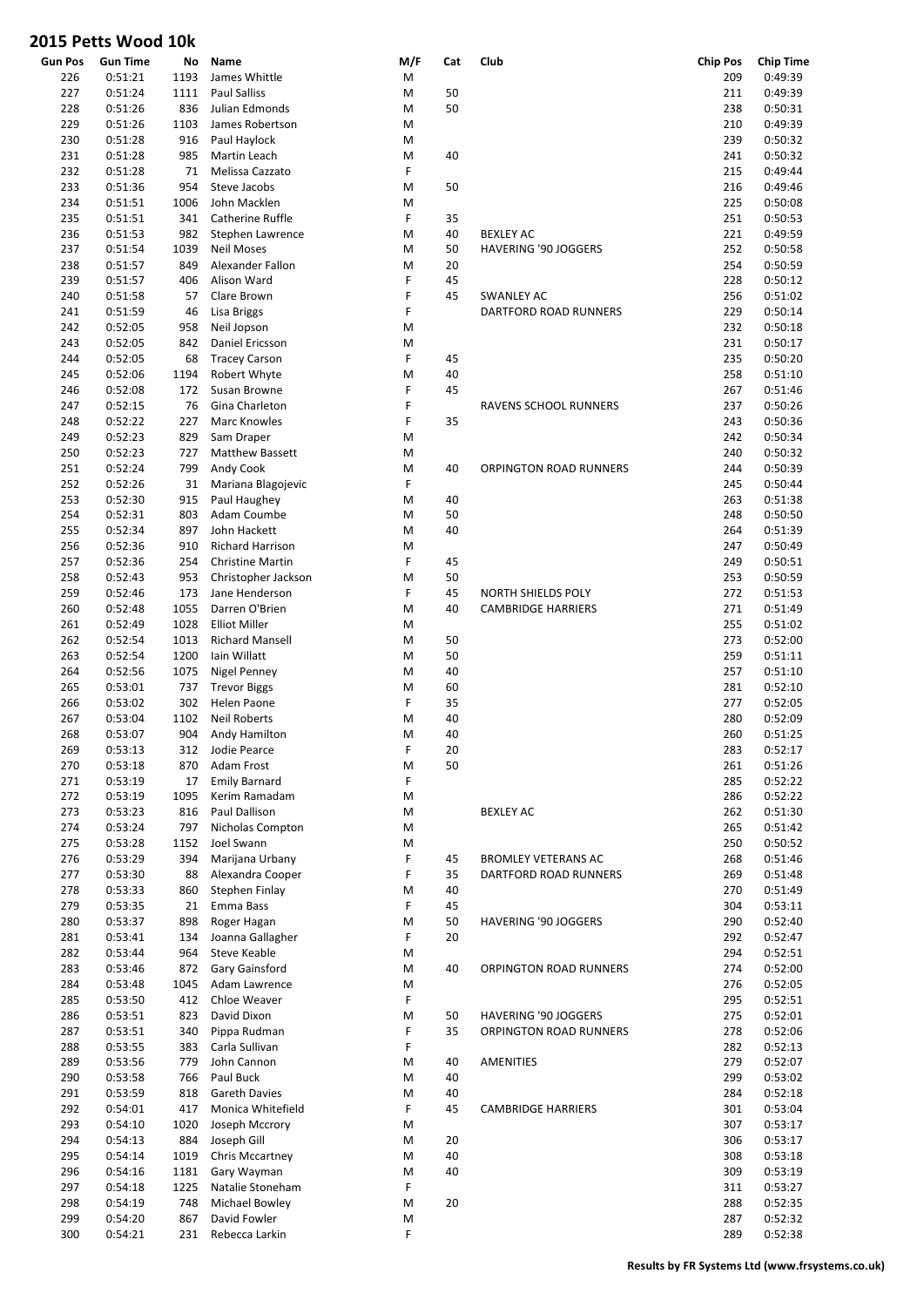| <b>Gun Pos</b> | <b>Gun Time</b>    | No             | Name                                   | M/F    | Cat      | Club                                     | <b>Chip Pos</b> | <b>Chip Time</b>   |
|----------------|--------------------|----------------|----------------------------------------|--------|----------|------------------------------------------|-----------------|--------------------|
| 301            | 0:54:22            | 781            | James Castillo                         | M      |          |                                          | 266             | 0:51:45            |
| 302            | 0:54:33            | 979            | David Land                             | M      | 40       |                                          | 291             | 0:52:46            |
| 303            | 0:54:38            | 943            | Jim Hughes                             | M      | 60       |                                          | 293             | 0:52:47            |
| 304            | 0:54:43            | 1135           | Alan Smith                             | M      | 40       | <b>SLGR</b>                              | 298             | 0:52:59            |
| 305            | 0:54:45            | 1043           | David Myers                            | M      | 40       |                                          | 296             | 0:52:54            |
| 306            | 0:54:49            | 1089           | Harvey Pugh                            | M      | 40       |                                          | 300             | 0:53:02            |
| 307            | 0:54:51            | 138            | Colette Gebbett                        | F      | 35       | ORPINGTON ROAD RUNNERS                   | 297             | 0:52:56            |
| 308            | 0:54:53            | 1210           | Nigel Wood                             | M      | 50       |                                          | 302<br>303      | 0:53:06<br>0:53:08 |
| 309            | 0:54:55            | 713            | Dave Asbridge                          | M<br>F | 40<br>35 |                                          | 305             | 0:53:13            |
| 310            | 0:55:04            | 53             | Claire4 Brooks                         |        |          | ORPINGTON ROAD RUNNERS                   | 325             |                    |
| 311<br>312     | 0:55:07<br>0:55:08 | 826<br>379     | Michael Douglas<br><b>Gill Stewart</b> | M<br>F | 35       |                                          | 310             | 0:54:11<br>0:53:23 |
| 313            | 0:55:19            | 812            | <b>Steve Cunningham</b>                | M      | 40       |                                          | 330             | 0:54:26            |
| 314            | 0:55:22            | 721            | Mike Balcome                           | M      | 40       |                                          | 331             | 0:54:27            |
| 315            | 0:55:23            | 892            | Luke Green                             | M      |          |                                          | 313             | 0:53:40            |
| 316            | 0:55:29            | 944            |                                        | M      | 50       |                                          | 314             | 0:53:42            |
| 317            | 0:55:30            | 837            | lan Humphrey<br>Michael Edmunds        | M      | 60       |                                          | 316             | 0:53:47            |
| 318            | 0:55:36            | 217            | Sue Kempson                            | F      | 45       | BENFLEET RUNNING CLUB                    | 342             | 0:54:45            |
| 319            | 0:55:39            | 908            | <b>Roger Harris</b>                    | M      | 60       | <b>BROMLEY VETERANS AC</b>               | 340             | 0:54:41            |
| 320            | 0:55:43            | $\overline{2}$ | Jane Anderson                          | F      | 45       | <b>BEXLEY AC</b>                         | 317             | 0:53:49            |
| 321            | 0:55:46            | 775            | <b>Anthony Buss</b>                    | M      | 40       |                                          | 321             | 0:54:01            |
| 322            | 0:55:47            | 999            | <b>Neal Lillis</b>                     | M      | 40       |                                          | 318             | 0:53:58            |
| 323            | 0:55:48            | 1110           | Mark Russell                           | M      | 40       |                                          | 345             | 0:54:48            |
| 324            | 0:55:53            | 107            | Anita Dubery                           | F      | 45       | <b>ORPINGTON ROAD RUNNERS</b>            | 319             | 0:53:59            |
| 325            | 0:55:53            | 1187           | <b>Howard Whatford</b>                 | M      | 40       |                                          | 320             | 0:54:00            |
| 326            | 0:55:59            | 1027           | Alexander Middleton                    | M      |          |                                          | 356             | 0:55:08            |
| 327            | 0:56:00            | 171            | Candice Heath                          | F      |          |                                          | 357             | 0:55:09            |
| 328            | 0:56:01            | 933            | Andrew Hopkins                         | M      | 40       |                                          | 350             | 0:55:00            |
| 329            | 0:56:04            | 258            | Joanna Matthews                        | F      | 35       |                                          | 354             | 0:55:07            |
| 330            | 0:56:08            | 761            | James Broomfield                       | M      |          |                                          | 365             | 0:55:15            |
| 331            | 0:56:08            | 441            | Joanne Sinton-Hewitt                   | F      | 45       |                                          | 327             | 0:54:21            |
| 332            | 0:56:10            | 1088           | Michael Pugh                           | M      |          |                                          | 332             | 0:54:27            |
| 333            | 0:56:11            | 972            | <b>Richard King</b>                    | M      |          |                                          | 392             | 0:56:11            |
| 334            | 0:56:11            | 1147           | Gareth Starr                           | M      |          |                                          | 360             | 0:55:11            |
| 335            | 0:56:12            | 1195           | Alan Wicks                             | M      | 40       | <b>HAVERING 90 JOGGERS</b>               | 312             | 0:53:36            |
| 336            | 0:56:15            | 139            | Samantha Geear                         | F      | 35       |                                          | 315             | 0:53:43            |
| 337            | 0:56:18            | 965            | John Keane                             | M      | 50       | <b>BEXLEY AC</b>                         | 328             | 0:54:25            |
| 338            | 0:56:18            | 283            | <b>Tricia Murray</b>                   | F      | 45       | ORPINGTON ROAD RUNNERS                   | 333             | 0:54:29            |
| 339            | 0:56:21            | 820            | Andrew Delamain                        | M      | 40       |                                          | 335             | 0:54:36            |
| 340            | 0:56:22            | 390            | <b>Julie Travers</b>                   | F      | 45       |                                          | 338             | 0:54:39            |
| 341            | 0:56:29            | 241            | Sarah Littler                          | F      | 35       |                                          | 339             | 0:54:41            |
| 342            | 0:56:30            | 848            | Mark Fallon                            | M      | 50       |                                          | 336             | 0:54:37            |
| 343            | 0:56:30            | 1098           | James Reeves                           | M      |          |                                          | 343             | 0:54:47            |
| 344            | 0:56:33            | 321            | Adele Prince                           | F      | 35       | <b>KENT AC</b>                           | 347             | 0:54:51            |
| 345            | 0:56:36            | 1099           | <b>Scott Reeves</b>                    | M      | 20       |                                          | 349             | 0:54:53            |
| 346            | 0:56:39            | 33             | Alexandra Bodley                       | F      | 35       |                                          | 348             | 0:54:51            |
| 347            | 0:56:41            | 371            | Jalina Smith                           | F      | 45       |                                          | 344             | 0:54:47            |
| 348            | 0:56:42            | 444            | Ken Lucas                              | M      |          |                                          | 377             | 0:55:45            |
| 349            | 0:56:46            | 421            | Anna Willard                           | F      | 35       | <b>SWANLEY &amp; DISTRICT AC</b>         | 324             | 0:54:11            |
| 350            | 0:56:47            | 168            | Susan Hart                             | F      | 45       |                                          | 323             | 0:54:10            |
| 351            | 0:56:52            | 769            | Nigel Bulmer                           | M      | 50       | <b>BLACKHEATH &amp; BROMLEY HARRIERS</b> | 326             | 0:54:15            |
| 352            | 0:56:54            | 115            | Denise Eva                             | F      | 35       |                                          | 359             | 0:55:10            |
| 353            | 0:56:55            | 136            | Julia Garvey                           | F      | 45       |                                          | 358             | 0:55:09            |
| 354            | 0:56:56            | 966            | Christopher Keetch                     | M      |          |                                          | 322             | 0:54:02            |
| 355            | 0:56:57            | 961            | Nick Kasper                            | M      | 50       | ORPINGTON ROAD RUNNERS                   | 387             | 0:56:00            |
| 356            | 0:56:57            | 316            | <b>Kelly Perkins</b>                   | F      | 35       | ORPINGTON ROAD RUNNERS                   | 355             | 0:55:08            |
| 357            | 0:56:58            | 731            | Michael Bennett                        | M      | 50       | ORPINGTON ROAD RUNNERS                   | 361             | 0:55:12            |
| 358            | 0:57:00            | 266            | Penny Meier                            | F      | 35       | ORPINGTON ROAD RUNNERS                   | 353             | 0:55:07            |
| 359            | 0:57:05            | 124            | Gino Brand                             | M      |          |                                          | 393             | 0:56:12            |
| 360            | 0:57:06            | 45             | Hannah Bridges                         | F      | 35       |                                          | 329             | 0:54:25            |
| 361            | 0:57:07            | 796            | Leslie Commodore                       | M      |          | <b>TEAM L</b>                            | 391             | 0:56:09            |
| 362            | 0:57:07            | 165            | Dianne Hardman                         | F      | 35       |                                          | 366             | 0:55:19            |
| 363            | 0:57:10            | 1074           | Stephen Penn                           | M      | 40       |                                          | 337             | 0:54:37            |
| 364            | 0:57:11            | 232            | Gillian Lawrence                       | F      | 45       | ORPINGTON ROAD RUNNERS                   | 367             | 0:55:20            |
| 365            | 0:57:15            | 1198           | Alan Wilby                             | M      | 50       |                                          | 368             | 0:55:26            |
| 366            | 0:57:16            | 962            | Terry Kay                              | M      |          |                                          | 341             | 0:54:44            |
| 367            | 0:57:19            | 754            | Alan Bridger                           | M      |          |                                          | 370             | 0:55:28            |
| 368            | 0:57:22            | 881            | Sean Gebbett                           | M      | 20       |                                          | 369             | 0:55:27            |
| 369            | 0:57:22            | 733            | Nick Beston                            | M      | 40       | ORPINGTON ROAD RUNNERS                   | 372             | 0:55:35            |
| 370            | 0:57:28            | 1185           | Matt Wetheridge                        | M      |          |                                          | 379             | 0:55:46            |
| 371            | 0:57:31            | 27             | Lucy Bennett                           | F      |          |                                          | 378             | 0:55:46            |
| 372            | 0:57:37            | 789            | <b>Thomas Clark</b>                    | M      |          |                                          | 352             | 0:55:04            |
| 373            | 0:57:41            | 196            | Lucy Hutchinson                        | F      | 35       |                                          | 346             | 0:54:50            |
| 374            | 0:57:43            | 413            | Amanda Weekes                          | F      | 45       | ORPINGTON ROADRUNNERS                    | 383             | 0:55:53            |
| 375            | 0:57:44            | 877            | Rob Garvey                             | M      | 40       |                                          | 362             | 0:55:12            |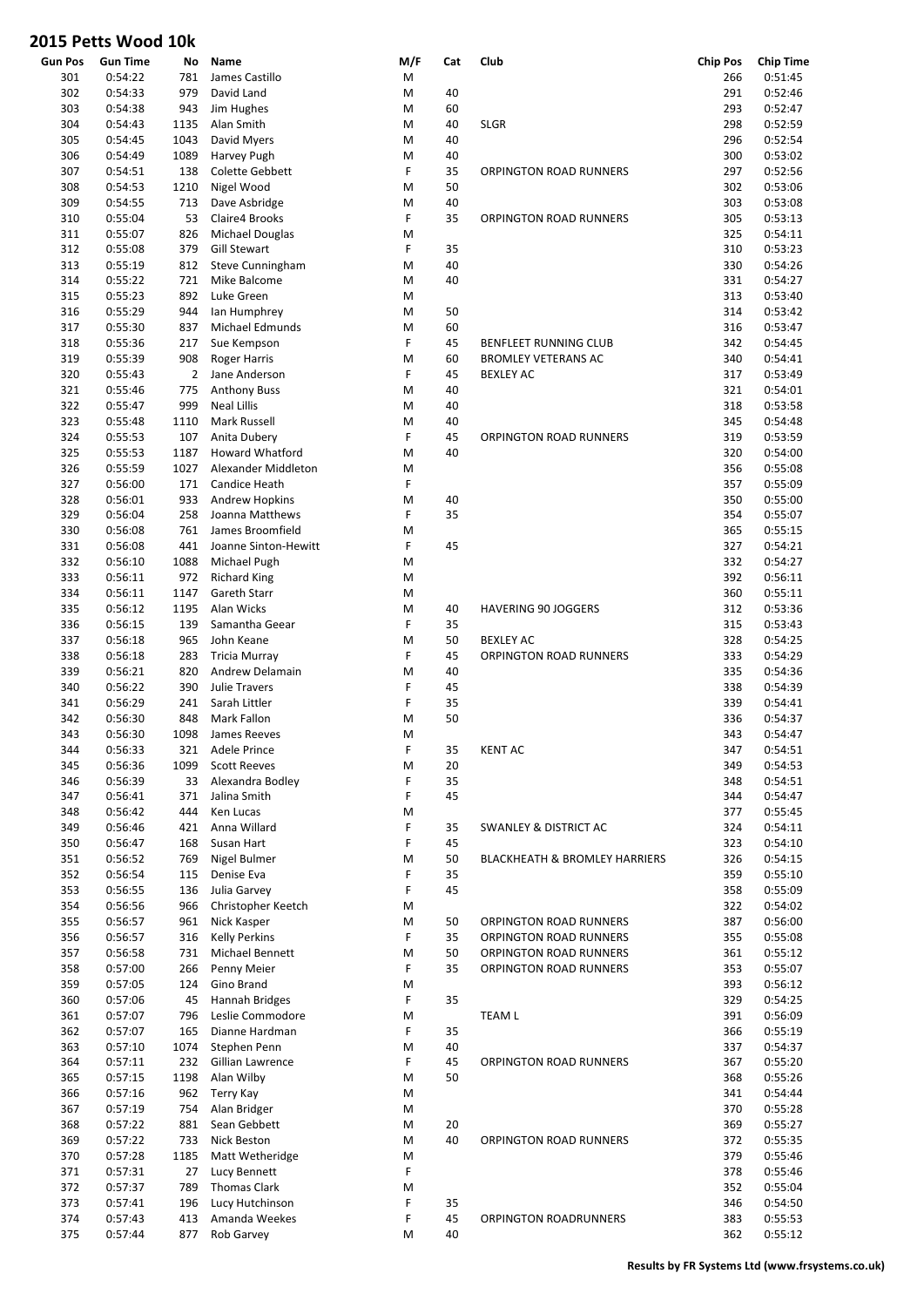| Gun Pos    | <b>Gun Time</b>    | No           | Name                        | M/F    | Cat         | Club                          | <b>Chip Pos</b> | <b>Chip Time</b>   |
|------------|--------------------|--------------|-----------------------------|--------|-------------|-------------------------------|-----------------|--------------------|
| 376        | 0:57:46            | 346          | <b>Shelley Samuels</b>      | F      | 35          |                               | 384             | 0:55:56            |
| 377        | 0:57:46            | 1017         | Paul Matthews               | M      | 40          |                               | 408             | 0:56:49            |
| 378        | 0:57:47            | 1002         | Daniel Lowe                 | M      |             |                               | 385             | 0:55:57            |
| 379        | 0:57:50            | 918          | <b>Brendan Hegarty</b>      | M      | 50          |                               | 351             | 0:55:00            |
| 380        | 0:57:51            | 210          | Emma Jones                  | F      | 35          | ORPINGTONN                    | 386             | 0:55:57            |
| 381        | 0:57:53            | 345          | Louise Ryan                 | F<br>F | 35          |                               | 363             | 0:55:12            |
| 382<br>383 | 0:58:00            | 137<br>398   | Helen Gear                  | F      | 35          |                               | 364             | 0:55:13            |
| 384        | 0:58:06<br>0:58:08 | 247          | Jay Walker                  | F      | 35          |                               | 371<br>394      | 0:55:34<br>0:56:14 |
|            | 0:58:14            |              | Daisy Lukas                 |        |             |                               |                 |                    |
| 385        | 0:58:14            | 1021<br>1163 | lain Mcgregor               | M<br>M |             | BLACKHEATH AND BROMLEY HARRIE | 396<br>374      | 0:56:17<br>0:55:41 |
| 386<br>387 | 0:58:18            | 1049         | Simon Tolson<br>Nick Newton | M      | 40          | <b>CLAPHAM CHASERS</b>        | 373             | 0:55:40            |
| 388        | 0:58:21            | 190          | Jane Hughes                 | F      | 45          |                               | 380             | 0:55:47            |
| 389        | 0:58:23            | 109          | <b>Felicity Edwards</b>     | F      | 35          |                               | 381             | 0:55:47            |
| 390        | 0:58:26            | 703          | Matt Abel                   | M      |             |                               | 406             | 0:56:44            |
| 391        | 0:58:28            | 882          | Benjamin George             | M      | 20          | <b>TEAM WOWIE</b>             | 375             | 0:55:42            |
| 392        | 0:58:28            | 108          | Jane Edwarde                | F      | 35          |                               | 382             | 0:55:52            |
| 393        | 0:58:29            | 900          | Paul Haines                 | M      | 50          |                               | 376             | 0:55:44            |
| 394        | 0:58:29            | 103          | Sophie Donoghue             | F      | 35          |                               | 404             | 0:56:40            |
| 395        | 0:58:30            | 141          | Natalie Gloag               | F      | 35          |                               | 403             | 0:56:39            |
| 396        | 0:58:30            | 810          | <b>Tom Cubitt</b>           | M      |             |                               | 402             | 0:56:39            |
| 397        | 0:58:33            | 378          | Laura Stevenson             | F      | 45          |                               | 407             | 0:56:47            |
| 398        | 0:58:41            | 1136         | Darren Smith                | M      | 40          |                               | 413             | 0:56:53            |
| 399        | 0:58:41            | 758          | Paul Brooks                 | M      | 40          |                               | 414             | 0:56:53            |
| 400        | 0:58:42            | 1150         | Chris Sudduth               | M      | 40          | <b>TEAM SUDDUTH</b>           | 389             | 0:56:04            |
| 401        | 0:58:42            | 98           | <b>Kate Custis</b>          | F      | 45          | ORPINGTON ROAD RUNNERS        | 388             | 0:56:02            |
| 402        | 0:58:43            | 317          | Karen Perry                 | F      | 45          |                               | 418             | 0:56:58            |
| 403        | 0:58:44            | 167          | Karen Harrison              | F      | 35          |                               | 415             | 0:56:54            |
| 404        | 0:58:45            | 64           | Laura Caldwell              | F      | 35          | ORPINGTON ROAD RUNNERS        | 417             | 0:56:57            |
| 405        | 0:58:46            | 161          | Jo Hampton                  | F      | 45          | ORPINGTON ROAD RUNNERS        | 410             | 0:56:52            |
| 406        | 0:58:47            | 736          | Brian Biddlecombe           | M      | 50          | RAVENS SCHOOL RUNNERS         | 411             | 0:56:52            |
| 407        | 0:58:48            | 734          | Adam Bettinson              | M      | 40          |                               | 390             | 0:56:08            |
| 408        | 0:58:54            | 150          | Elaine Green                | F      | 55          |                               | 420             | 0:57:04            |
| 409        | 0:58:57            | 1167         | Daniel Tudor                | M      | 40          | <b>HAVERING '90 JOGGERS</b>   | 424             | 0:57:11            |
| 410        | 0:58:58            | 220          | Carole Keogh                | F      | 35          |                               | 423             | 0:57:08            |
| 411        | 0:58:58            | 1114         | Dave Scothern               | M      | 40          |                               | 397             | 0:56:17            |
| 412        | 0:58:59            | 202          | Erica Jacobs                | F      | 45          |                               | 395             | 0:56:16            |
| 413        | 0:59:04            | 871          | Harry Frost                 | M      | 20          |                               | 425             | 0:57:13            |
| 414        | 0:59:05            | 133          | Jemma Gallagher             | F      |             |                               | 431             | 0:57:16            |
| 415        | 0:59:06            | 742          | Andrew Bowden-Brown         | M      | 40          |                               | 426             | 0:57:15            |
| 416        | 0:59:08            | 728          | Paul Bates                  | M      | 40          | RUNNERSWORLD                  | 399             | 0:56:35            |
| 417        | 0:59:12            | 805          | Laurie Cram                 | M      | 60          |                               | 401             | 0:56:37            |
| 418        | 0:59:16            | 948          | Daniel Hutchinson           | M      |             |                               | 398             | 0:56:26            |
| 419        | 0:59:17            | 773          | Clive Burrow                | M      | 40          | HAVERING '90 JOGGERS          | 405             | 0:56:41            |
| 420        | 0:59:21            | 19           | Zoe Bartlett                | F      | 45          |                               | 436             | 0:57:28            |
| 421        | 0:59:22            | 208          | Stephen Jackson             | F      | 35          | ORPINGTON ROAD RUNNERS        | 433             | 0:57:27            |
| 422        | 0:59:22            | 1060         | Matt Osborn                 | M      |             |                               | 400             | 0:56:37            |
| 423        | 0:59:25            | 189          | <b>Emily Hudson</b>         | F      |             | ORPINGTON ROAD RUNNERS        | 412             | 0:56:52            |
| 424        | 0:59:32            | 307          | Helen Paul                  | F      | 45          |                               | 439             | 0:57:39            |
| 425        | 0:59:34            | 252          | <b>Beth Magee</b>           | F      | 35          |                               | 409             | 0:56:51            |
| 426        | 0:59:39            | 1189         | Steve White                 | M      | 50          |                               | 470             | 0:58:44            |
| 427        | 0:59:39            | 935          | Tomas Houska                | M      |             |                               | 421             | 0:57:05            |
| 428        | 0:59:39            | 399          | Alexandra Walker            | F      |             |                               | 422             | 0:57:05            |
| 429        | 0:59:40            | 432          | <b>Suzy Yates</b>           | F      |             | <b>ORPINGTON ROAD RUNNERS</b> | 441             | 0:57:45            |
| 430        | 0:59:40            | 889          | Dave Goodbourn              | M      |             |                               | 440             | 0:57:45            |
| 431        | 0:59:43            | 296          | Claire Osborn               | F      |             |                               | 416             | 0:56:56            |
| 432        | 0:59:44            | 420          | Jo Wilkinson                | F      |             |                               | 419             | 0:56:59            |
| 433        | 0:59:54            | 416          | Cara Whatford               | F      | 35          |                               | 446             | 0:58:01            |
| 434        | 0:59:55            | 393          | Anne Unseld                 | F      | $65+$       | <b>BROMLEY VETERANS AC</b>    | 428             | 0:57:16            |
| 435        | 0:59:56            | 909          | Robert Harrison             | M      | 40          |                               | 430             | 0:57:16            |
| 436        | 0:59:58            | 1124         | David Shaw                  | M      | 50          |                               | 427             | 0:57:16            |
| 437        | 1:00:00            | 384          | Lucy Szymonski              | F      | 45          |                               | 429             | 0:57:16            |
| 438        | 1:00:01            | 287          | Julia Myers                 | F      | 45          |                               | 435             | 0:57:27            |
| 439        | 1:00:03            | 940          | Chris Hudson                | M      | 50          | ORPINGTON ROAD RUNNERS        | 437             | 0:57:32            |
| 440        | 1:00:06            | 844          | Peter Evans                 | M      |             |                               | 432             | 0:57:17            |
| 441        | 1:00:09            | 705          | <b>Austin Adams</b>         | M      | 50          | BLACKHEATH AND BROMLEY HARRIE | 434             | 0:57:27            |
| 442        | 1:00:11            | 164          | Pam Hannam                  | F      | 45          |                               | 452             | 0:58:18            |
| 443        | 1:00:14            | 32           | Agata Blaz                  | F      | 35          |                               | 451             | 0:58:17            |
| 444        | 1:00:15            | 1169         | <b>Tony Unseld</b>          | M      | $70+$<br>40 | <b>BROMLEY VETERANS AC</b>    | 438             | 0:57:35            |
| 445<br>446 | 1:00:20<br>1:00:21 | 957<br>1064  | Owen Jones                  | M<br>M |             | SWANLEY AND DISTRICT AC       | 460<br>459      | 0:58:32<br>0:58:31 |
| 447        | 1:00:23            | 1065         | Ryan Park<br>Darren Parker  | M      |             |                               | 467             | 0:58:40            |
| 448        | 1:00:25            | 874          | Martin Gallagher            | M      |             |                               | 442             | 0:57:48            |
| 449        | 1:00:27            | 250          | Caroline Mace               | F      |             |                               | 464             | 0:58:36            |
| 450        | 1:00:31            | 239          | Debra Liasi                 | F      | 35          |                               | 473             | 0:58:46            |
|            |                    |              |                             |        |             |                               |                 |                    |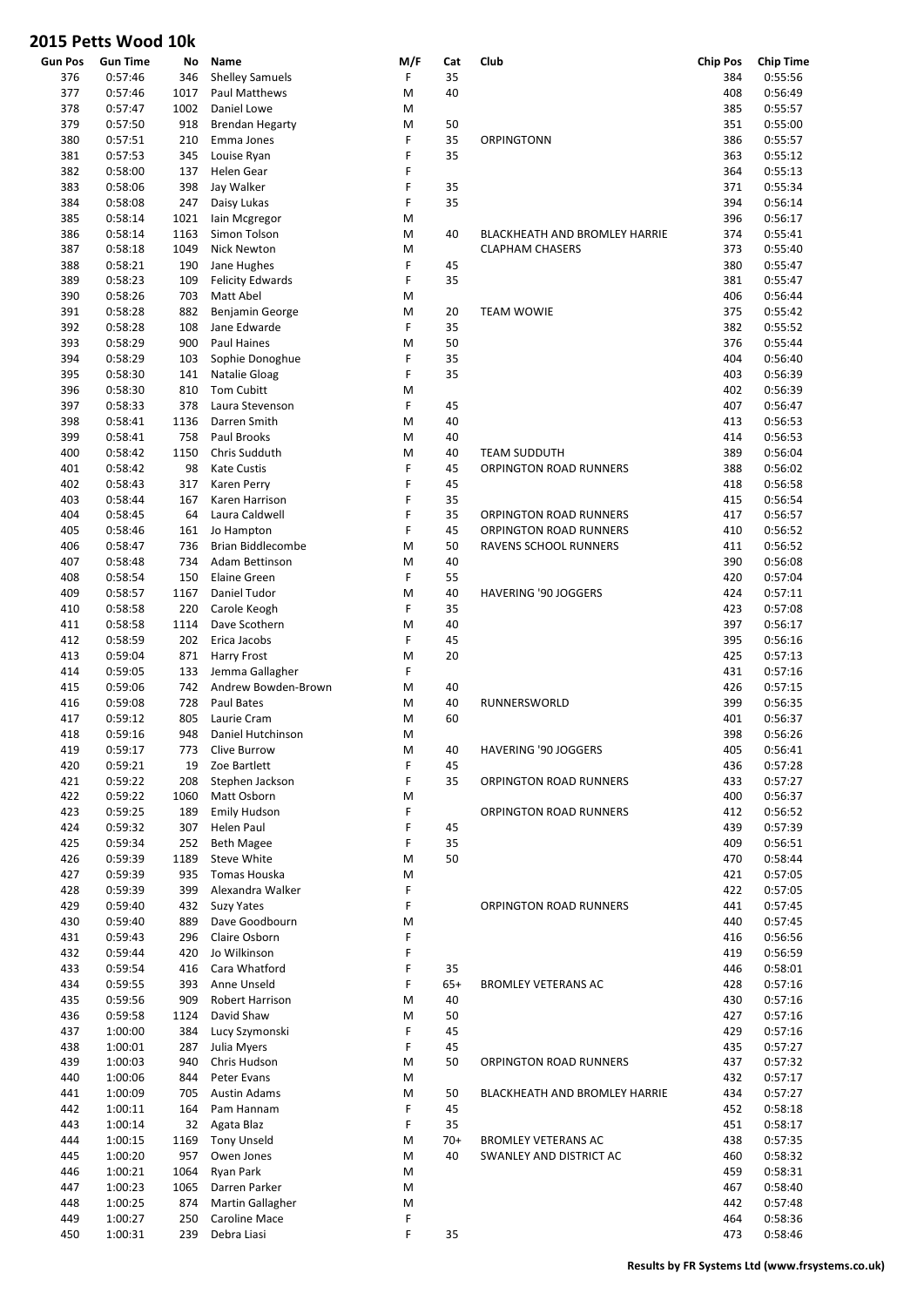| <b>Gun Pos</b> | <b>Gun Time</b> | No   | Name                     | M/F | Cat | Club                             | <b>Chip Pos</b> | <b>Chip Time</b> |
|----------------|-----------------|------|--------------------------|-----|-----|----------------------------------|-----------------|------------------|
| 451            | 1:00:31         | 787  | Ian Childs               | M   |     |                                  | 443             | 0:57:49          |
| 452            | 1:00:31         | 273  | Karen Moore              | F   | 35  |                                  | 444             | 0:57:50          |
| 453            | 1:00:31         | 358  | Lisa Shaw                | F   | 35  |                                  | 517             | 1:00:07          |
| 454            | 1:00:33         | 271  | Rebecca Mitchell         | F   |     |                                  | 469             | 0:58:44          |
| 455            | 1:00:35         | 750  | Alan Bragoli             | M   | 40  |                                  | 334             | 0:54:33          |
| 456            | 1:00:35         | 1023 | Jonny Mchale             | M   |     |                                  | 445             | 0:57:53          |
| 457            | 1:00:36         | 370  | Yvonne Smith             | F   |     |                                  | 476             | 0:58:52          |
| 458            | 1:00:38         | 272  | Claire Moloney           | F   | 35  |                                  | 471             | 0:58:45          |
| 459            | 1:00:38         | 16   | Abby Barker              | F   | 35  |                                  | 472             | 0:58:45          |
| 460            | 1:00:39         | 130  | Paula Frey               | F   | 35  |                                  | 478             | 0:58:53          |
| 461            | 1:00:39         | 240  | Julie Lile               | F   | 45  | ORPINGTON ROAD RUNNERS           | 479             | 0:58:54          |
| 462            | 1:00:43         | 760  | Neil Broom               | M   | 60  |                                  | 481             | 0:58:56          |
|                |                 |      |                          | F   | 35  |                                  |                 | 0:58:53          |
| 463            | 1:00:43         | 60   | <b>Charlotte Burgess</b> |     |     |                                  | 477             |                  |
| 464            | 1:00:43         | 10   | Caroline Atkinson        | F   | 35  |                                  | 483             | 0:59:00          |
| 465            | 1:00:43         | 1125 | <b>Steve Sheekey</b>     | M   | 50  | <b>HAVERING '90 JOGGERS</b>      | 485             | 0:59:01          |
| 466            | 1:00:44         | 79   | Christina Clementson     | F   | 35  | <b>HAVERING 90 JOGGERS</b>       | 480             | 0:58:54          |
| 467            | 1:00:45         | 1085 | Mark Power               | M   | 40  |                                  | 448             | 0:58:06          |
| 468            | 1:00:45         | 224  | Jane Knight              | F   | 35  |                                  | 474             | 0:58:48          |
| 469            | 1:00:45         | 375  | Kath Soole               | F   | 35  |                                  | 482             | 0:58:56          |
| 470            | 1:00:46         | 212  | Caroline Judge           | F   | 35  |                                  | 450             | 0:58:14          |
| 471            | 1:00:50         | 177  | Lynne Hill               | F   | 45  | <b>SLGR</b>                      | 453             | 0:58:18          |
| 472            | 1:00:52         | 310  | Lisa Peacock             | F   | 35  |                                  | 449             | 0:58:07          |
| 473            | 1:00:53         | 228  | Jenny Laber              | F   | 35  |                                  | 447             | 0:58:04          |
| 474            | 1:00:53         | 436  | Emma Yuill               | F   |     |                                  | 486             | 0:59:05          |
| 475            | 1:01:00         | 5    | Christina Arnold         | F   | 35  |                                  | 454             | 0:58:25          |
| 476            | 1:01:06         | 7    | Sylvie Asimus            | F   | 35  |                                  | 457             | 0:58:29          |
| 477            | 1:01:07         | 744  | Joseph Bowen             | M   |     |                                  | 516             | 1:00:07          |
| 478            | 1:01:07         | 437  | Jo Zegeling              | F   | 45  | ORPINGTON ROAD RUNNERS           | 462             | 0:58:34          |
| 479            | 1:01:08         | 723  | David Ballard            | M   | 50  |                                  | 489             | 0:59:22          |
| 480            | 1:01:10         | 203  | Megan Jacobs             | F   |     |                                  | 456             | 0:58:28          |
|                |                 |      |                          |     |     |                                  |                 |                  |
| 481            | 1:01:11         | 408  | Megan Watkins            | F   | 45  | <b>WATKINS</b>                   | 465             | 0:58:39          |
| 482            | 1:01:12         | 305  | Jenny Parkinson          | F   | 55  |                                  | 455             | 0:58:26          |
| 483            | 1:01:13         | 313  | Wendy Pearson            | F   | 45  | <b>TEAM WOWIE</b>                | 466             | 0:58:39          |
| 484            | 1:01:13         | 730  | Graham Benke             | M   | 50  |                                  | 491             | 0:59:28          |
| 485            | 1:01:14         | 349  | <b>Claire Savill</b>     | F   | 35  |                                  | 488             | 0:59:21          |
| 486            | 1:01:14         | 238  | Julie Letts              | F   | 45  | CRYSTAL PALACE FUN RUNNERS       | 461             | 0:58:34          |
| 487            | 1:01:16         | 442  | Catherine Sinclair       | F   | 45  |                                  | 458             | 0:58:30          |
| 488            | 1:01:18         | 86   | Kate Cook                | F   | 35  |                                  | 524             | 1:00:26          |
| 489            | 1:01:19         | 126  | Francesca Flin           | F   | 45  |                                  | 495             | 0:59:31          |
| 490            | 1:01:19         | 339  | Helen Rothon             | F   | 45  | ORPINGTON ROAD RUNNERS           | 494             | 0:59:31          |
| 491            | 1:01:23         | 248  | Siu-Yee Mac              | F   | 35  |                                  | 463             | 0:58:34          |
| 492            | 1:01:24         | 347  | Clare Sandford           | F   | 35  |                                  | 468             | 0:58:43          |
| 493            | 1:01:24         | 93   | Denise Crane             | F   | 35  |                                  | 496             | 0:59:32          |
| 494            | 1:01:27         | 851  | David Farnell            | M   |     |                                  | 475             | 0:58:49          |
| 495            | 1:01:32         | 1106 | Darren Rose              | M   | 40  |                                  | 529             | 1:00:38          |
| 496            | 1:01:32         | 110  | Kelly Edwards            | F   | 35  |                                  | 506             | 0:59:48          |
| 497            | 1:01:34         | 1184 | Graham Westwood          | M   |     |                                  | 501             | 0:59:43          |
| 498            | 1:01:36         | 1014 | John Martin              | M   |     |                                  | 505             | 0:59:47          |
| 499            | 1:01:42         | 363  | Janet Simms              | F   | 45  | <b>BROMLEY VETERANS AC</b>       | 484             | 0:59:00          |
| 500            | 1:01:45         | 121  | Laura Ferguson           | F   |     | ORPINGTON ROAD RUNNERS           | 510             | 0:59:57          |
| 501            | 1:01:45         | 403  | Penny Warburton          | F   | 35  |                                  | 487             | 0:59:09          |
| 502            | 1:02:02         | 294  | Becky O'Brien            | F   |     |                                  | 518             | 1:00:10          |
| 503            | 1:02:10         | 288  | <b>Tracey Nash</b>       | F   | 45  | ORPINGTON ROAD RUNNERS           | 541             | 1:01:14          |
| 504            | 1:02:10         | 96   | Joanne Cruse             | F   | 35  |                                  | 499             | 0:59:35          |
| 505            | 1:02:12         | 36   | Maria Borshchyk          | F   | 35  |                                  | 492             | 0:59:29          |
|                |                 |      | Rebecca Hughes           | F   |     |                                  |                 |                  |
| 506            | 1:02:13         | 194  |                          |     | 45  |                                  | 493             | 0:59:30          |
| 507            | 1:02:17         | 395  | Dilek Usta-Aarons        | F   | 35  |                                  | 497             | 0:59:34          |
| 508            | 1:02:19         | 1091 | James Quarrell           | M   |     |                                  | 490             | 0:59:26          |
| 509            | 1:02:24         | 1175 | Denis Waller             | M   | 50  |                                  | 507             | 0:59:49          |
| 510            | 1:02:25         | 147  | Jane Gough               | F   | 35  |                                  | 504             | 0:59:46          |
| 511            | 1:02:27         | 801  | <b>Tony Cooper</b>       | M   | 50  |                                  | 527             | 1:00:32          |
| 512            | 1:02:27         | 1084 | John Posnett             | M   |     |                                  | 498             | 0:59:35          |
| 513            | 1:02:29         | 1041 | Remzi Mustafa            | M   |     |                                  | 500             | 0:59:39          |
| 514            | 1:02:31         | 409  | Faye Watson              | F   | 35  |                                  | 503             | 0:59:45          |
| 515            | 1:02:31         | 276  | <b>Kirsty Morris</b>     | F   | 35  |                                  | 502             | 0:59:45          |
| 516            | 1:02:31         | 230  | Sam Landa                | F   | 35  |                                  | 530             | 1:00:43          |
| 517            | 1:02:32         | 350  | Jane Scanlon             | F   | 45  | NEW ELTHAM JOGGERS               | 508             | 0:59:52          |
| 518            | 1:02:39         | 91   | Louise Cooper            | F   |     |                                  | 531             | 1:00:44          |
| 519            | 1:02:39         | 123  | Debbie Fitzgerald        | F   | 35  |                                  | 512             | 0:59:58          |
| 520            | 1:02:40         | 771  | Kevin Burford            | M   | 50  |                                  | 534             | 1:00:50          |
| 521            | 1:02:43         | 1120 | Andy Seppings            | M   | 40  |                                  | 509             | 0:59:55          |
| 522            | 1:02:47         | 246  | Sarah Luckman            | F   | 45  | <b>SWANLEY &amp; DISTRICT AC</b> | 511             | 0:59:58          |
| 523            | 1:02:49         | 219  | Susan Kenyon             | F   | 45  |                                  | 514             | 1:00:00          |
| 524            | 1:02:51         | 1116 | <b>Tim Scott</b>         | M   |     | THE SCOTTS                       | 513             | 0:59:59          |
| 525            | 1:02:52         | 725  | Simon Bartlett           | M   | 40  |                                  | 537             | 1:00:59          |
|                |                 |      |                          |     |     |                                  |                 |                  |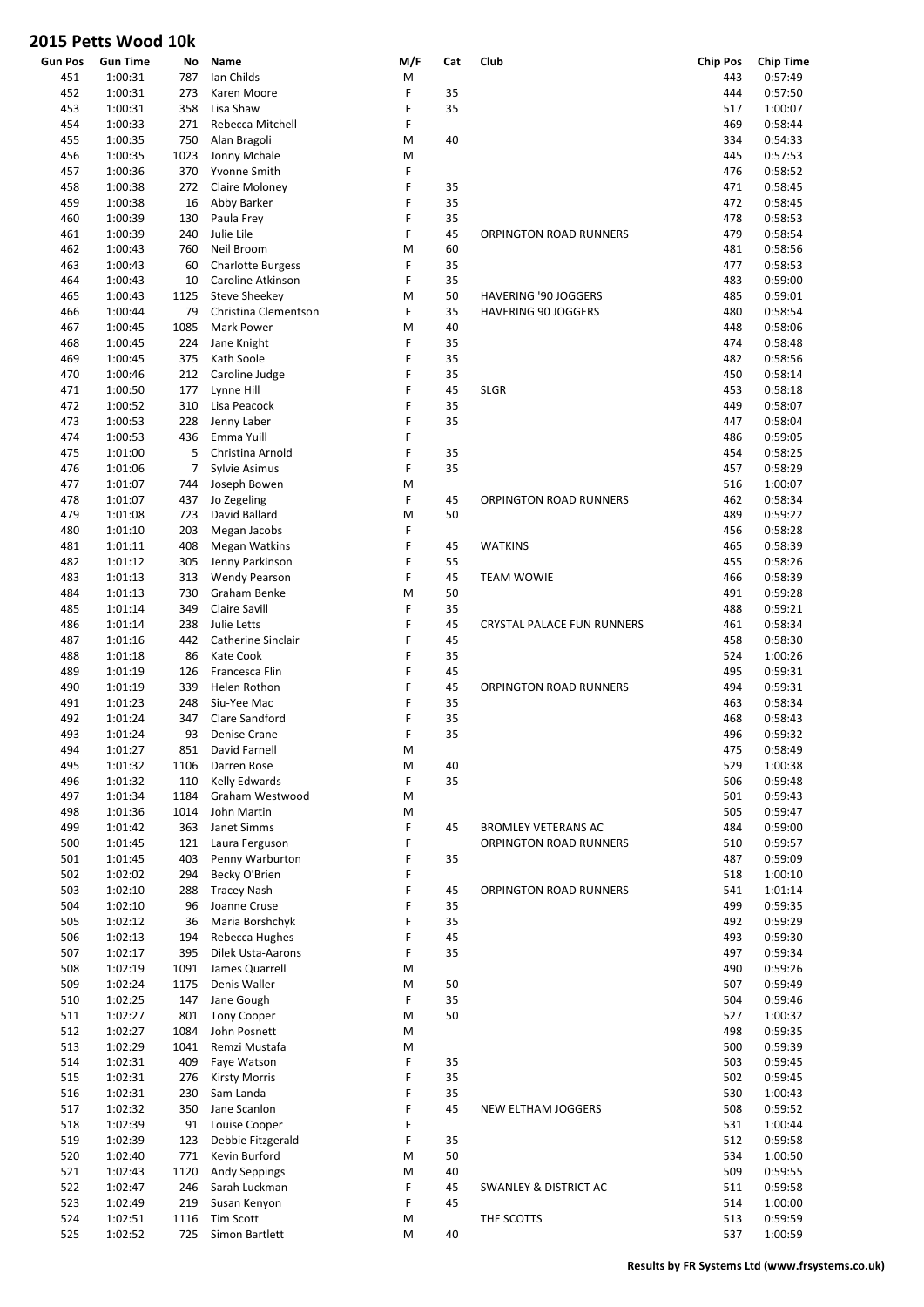| <b>Gun Pos</b> | <b>Gun Time</b> | No           | Name                     | M/F | Cat | Club                        | <b>Chip Pos</b> | <b>Chip Time</b> |
|----------------|-----------------|--------------|--------------------------|-----|-----|-----------------------------|-----------------|------------------|
| 526            | 1:02:52         | 1117         | David Scott              | M   |     | THE SCOTTS                  | 515             | 1:00:00          |
| 527            | 1:02:52         | 106          | Consuelo Duarte-Gamero   | F   | 35  |                             | 522             | 1:00:19          |
| 528            | 1:02:52         | 335          | Deborah Robinson         | F   | 45  |                             | 519             | 1:00:17          |
| 529            | 1:02:52         | 297          | Jools Owen               | F   | 35  | ORPINGTON ROAD RUNNERS      | 538             | 1:01:03          |
| 530            | 1:02:53         | 125          | Louise Fitzpatrick       | F   | 35  |                             | 520             | 1:00:17          |
| 531            | 1:02:59         | 414          | Claire Wells             | F   | 35  |                             | 521             | 1:00:18          |
| 532            | 1:03:07         | 215          | Amanda Keasley           | F   | 45  | <b>HAVERING '90 JOGGERS</b> | 525             | 1:00:29          |
| 533            |                 | 260          | Louisa Mccallum          | F   | 35  |                             | 546             |                  |
|                | 1:03:12         |              |                          |     |     |                             |                 | 1:01:23          |
| 534            | 1:03:12         | 1162         | Darren Thow              | M   | 40  |                             | 547             | 1:01:23          |
| 535            | 1:03:14         | 415          | Anne Wharton             | F   | 55  |                             | 526             | 1:00:30          |
| 536            | 1:03:17         | 277          | Jenni Morris             | F   | 35  |                             | 523             | 1:00:23          |
| 537            | 1:03:26         | 427          | Hazel Winston            | F   | 55  |                             | 533             | 1:00:49          |
| 538            | 1:03:29         | 324          | Lisa Quarrell            | F   |     |                             | 528             | 1:00:36          |
| 539            | 1:03:30         | 298          | Wendy Owen               | F   | 35  |                             | 532             | 1:00:46          |
| 540            | 1:03:35         | 1113         | <b>Cliff Sanders</b>     | M   | 60  |                             | 536             | 1:00:56          |
| 541            | 1:03:37         | 866          | Graham Foster            | M   | 40  |                             | 535             | 1:00:55          |
| 542            | 1:03:49         | 286          | Sarah Muzzelle           | F   | 35  |                             | 543             | 1:01:18          |
| 543            | 1:03:52         | 169          | Nick Keeble              | M   | 50  | ORPINGTON ROAD RUNNERS      | 540             | 1:01:07          |
|                |                 |              |                          |     |     |                             |                 |                  |
| 544            | 1:03:53         | 404          | Diane Ward               | F   | 45  | <b>BEXLEY AC</b>            | 539             | 1:01:07          |
| 545            | 1:03:59         | 381          | Sarah Stoneham           | F   | 35  |                             | 542             | 1:01:16          |
| 546            | 1:04:00         | $\mathbf{1}$ | Shalina Alabaksh         | F   | 35  |                             | 544             | 1:01:20          |
| 547            | 1:04:02         | 330          | Julia Reynders           | F   | 45  |                             | 548             | 1:01:26          |
| 548            | 1:04:05         | 1144         | Matthew Spittle          | M   |     | ORPINGTON ROAD RUNNERS      | 545             | 1:01:20          |
| 549            | 1:04:05         | 1220         | Fabio Zema               | M   |     |                             | 575             | 1:03:06          |
| 550            | 1:04:10         | 365          | Susannah Simpson         | F   | 55  | CRYSTAL PALACE FUN RUNNERS  | 549             | 1:01:28          |
| 551            | 1:04:14         | 274          | <b>Bridget Bone</b>      | F   | 45  |                             | 553             | 1:01:39          |
| 552            | 1:04:17         | 237          | Valerie Lerosier         | F   | 45  | RAVENS SCHOOL RUNNERS       | 561             | 1:02:22          |
|                |                 |              |                          |     |     |                             |                 |                  |
| 553            | 1:04:20         | 18           | Amy Barnes               | F   |     |                             | 583             | 1:03:22          |
| 554            | 1:04:22         | 222          | Magda Kiczka             | F   | 35  |                             | 550             | 1:01:37          |
| 555            | 1:04:22         | 47           | Sarah Brighton           | F   | 35  | PETTS WOOD RUNNERS          | 552             | 1:01:38          |
| 556            | 1:04:22         | 1042         | <b>Andrew Muzzelle</b>   | M   | 40  |                             | 554             | 1:01:51          |
| 557            | 1:04:23         | 1180         | Charles Watkinson        | M   |     |                             | 551             | 1:01:38          |
| 558            | 1:04:45         | 1190         | <b>Richard Whitehead</b> | M   | 50  |                             | 555             | 1:02:07          |
| 559            | 1:04:56         | 726          | <b>Richard Bassett</b>   | M   | 40  |                             | 559             | 1:02:20          |
| 560            | 1:04:58         | 1202         | Neil Williams            | M   | 40  |                             | 556             | 1:02:12          |
| 561            | 1:04:59         | 1140         | Ben Sowden               | M   |     | DARTFORD ROAD RUNNERS       | 557             | 1:02:16          |
| 562            | 1:05:00         | 828          |                          | M   | 60  |                             | 558             | 1:02:17          |
|                |                 |              | <b>Steve Draper</b>      |     |     |                             |                 |                  |
| 563            | 1:05:02         | 255          | Sally Martin             | F   | 35  |                             | 578             | 1:03:13          |
| 564            | 1:05:09         | 70           | Natalie Carter           | F   | 35  |                             | 560             | 1:02:21          |
| 565            | 1:05:09         | 1134         | Christopher Skepper      | M   | 60  |                             | 579             | 1:03:15          |
| 566            | 1:05:09         | 865          | John Ford                | M   | 50  | HAVERING '90 JOGGERS        | 562             | 1:02:32          |
| 567            | 1:05:12         | 206          | Carly Johnson            | F   |     |                             | 565             | 1:02:37          |
| 568            | 1:05:13         | 410          | Louise Watts             | F   |     |                             | 566             | 1:02:37          |
| 569            | 1:05:20         | 320          | <b>Thayer Prime</b>      | F   | 35  | <b>SLGR</b>                 | 567             | 1:02:41          |
| 570            | 1:05:24         | 84           | Yvonne Compton           | F   | 55  |                             | 587             | 1:03:39          |
| 571            | 1:05:26         | 939          | Michael Hudson           | M   | 40  | ORPINGTON ROAD RUNNERS      | 564             | 1:02:37          |
| 572            | 1:05:26         | 111          | Leona Eley               | F   | 35  |                             | 563             | 1:02:37          |
| 573            | 1:05:29         | 114          | Rosie Ellis              | F   | 45  |                             | 568             | 1:02:43          |
|                |                 |              |                          |     |     | MAIDENHEAD AC               |                 |                  |
| 574            | 1:05:30         | 38           | <b>Martin Moss</b>       | F   | 35  |                             | 570             | 1:02:49          |
| 575            | 1:05:32         | 218          | Jacqueline Kent          | F   | 35  |                             | 588             | 1:03:40          |
| 576            | 1:05:36         | 952          | Chris Ivey               | M   | 40  |                             | 590             | 1:03:45          |
| 577            | 1:05:37         | 1224         | Andy Brander             | M   | 40  |                             | 591             | 1:03:45          |
| 578            | 1:05:37         | 156          | Carol Hagen              | F   | 55  |                             | 574             | 1:03:00          |
| 579            | 1:05:39         | 182          | Alison Hobbs             | F   | 35  |                             | 569             | 1:02:47          |
| 580            | 1:05:51         | 37           | Gillian Boundy           | F   | 35  |                             | 571             | 1:02:58          |
| 581            | 1:05:52         | 1009         | Yee Mah                  | M   |     |                             | 573             | 1:02:59          |
| 582            | 1:05:52         | 35           | Fiona Bonner             | F   | 35  |                             | 602             | 1:04:01          |
| 583            | 1:05:53         | 433          | <b>Elaine Yeung</b>      | F   |     |                             | 572             | 1:02:59          |
|                |                 |              |                          |     |     |                             |                 |                  |
| 584            | 1:05:57         | 372          | Sally Smith              | F   | 45  |                             | 576             | 1:03:07          |
| 585            | 1:06:04         | 22           | Katy Bazeley             | F   | 35  |                             | 582             | 1:03:19          |
| 586            | 1:06:05         | 1032         | Dave Moloney             | M   |     |                             | 577             | 1:03:11          |
| 587            | 1:06:06         | 299          | <b>Wendy Page</b>        | F   | 45  |                             | 580             | 1:03:18          |
| 588            | 1:06:07         | 318          | Eva Piscova              | F   | 35  |                             | 585             | 1:03:30          |
| 589            | 1:06:09         | 145          | <b>Tracy Goodman</b>     | F   | 45  |                             | 581             | 1:03:18          |
| 590            | 1:06:14         | 119          | Eric Enock               | M   | 50  | ORPINGTON ROAD RUNNERS      | 584             | 1:03:30          |
| 591            | 1:06:20         | 362          | Robert Bradnam           | M   |     |                             | 586             | 1:03:32          |
| 592            | 1:06:22         | 13           | Barbara Baker            | F   | 55  | <b>BROMLEY VETERANS AC</b>  | 592             | 1:03:46          |
| 593            | 1:06:26         | 289          | Natalie Nauman           | F   | 35  |                             | 589             | 1:03:43          |
|                |                 |              |                          | F   |     |                             |                 |                  |
| 594            | 1:06:30         | 180          | Teresa Hinton            |     | 45  |                             | 594             | 1:03:48          |
| 595            | 1:06:36         | 178          | Julia Hilleard           | F   | 45  |                             | 593             | 1:03:47          |
| 596            | 1:06:39         | 30           | Terga Bishop             | F   |     |                             | 604             | 1:04:02          |
| 597            | 1:06:39         | 1036         | <b>Greg Morris</b>       | M   | 50  | ORPINGTON ROAD RUNNERS      | 603             | 1:04:02          |
| 598            | 1:06:40         | 373          | Lynda Smith              | F   | 35  |                             | 599             | 1:03:54          |
| 599            | 1:06:41         | 117          | Lisa Fairchild           | F   | 35  |                             | 596             | 1:03:51          |
| 600            | 1:06:41         | 435          | Naciye Youssouf          | F   | 35  |                             | 598             | 1:03:53          |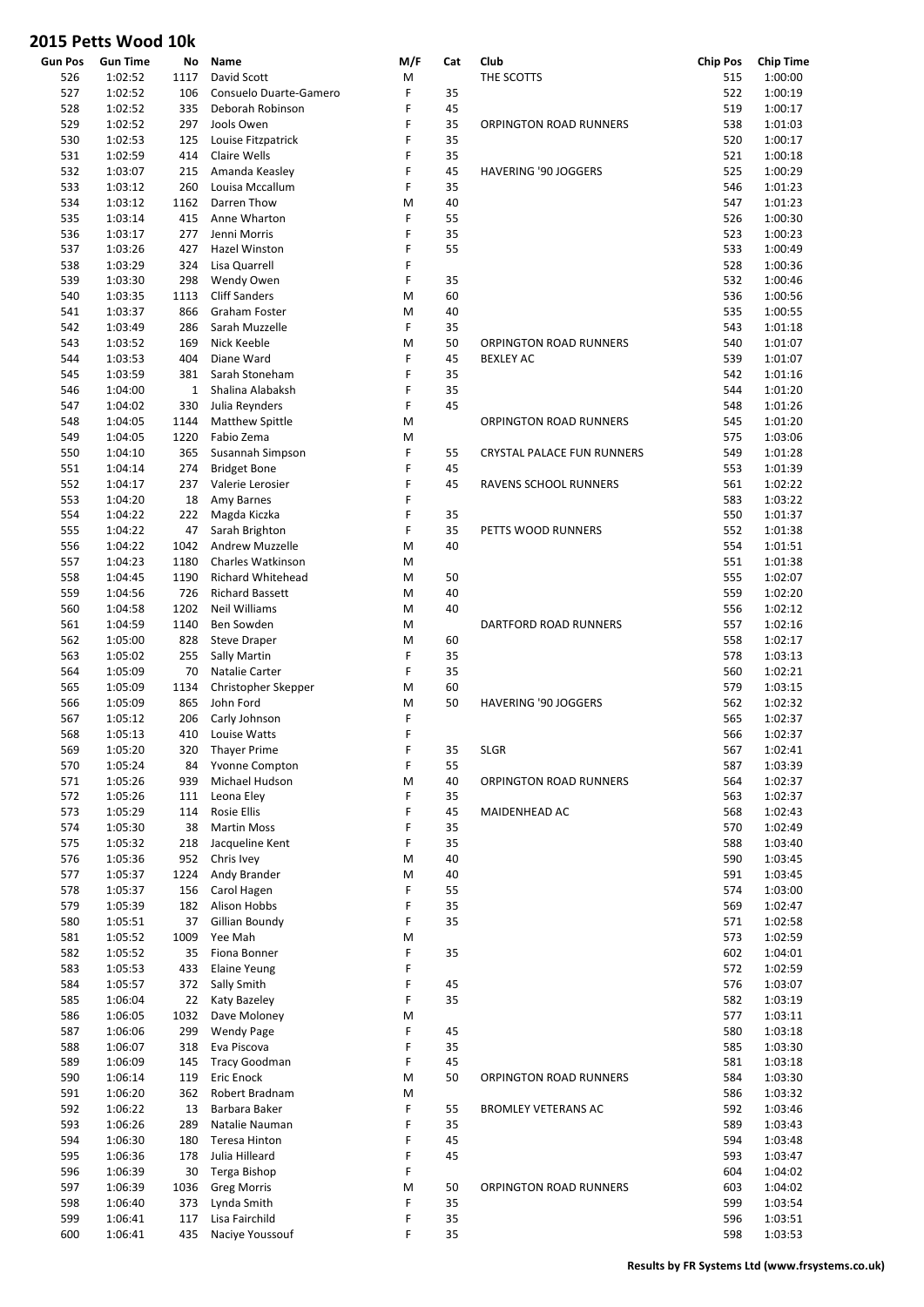| <b>Gun Pos</b> | Gun Time           | No   | Name                               | M/F | Cat   | Club                       | <b>Chip Pos</b> | <b>Chip Time</b> |
|----------------|--------------------|------|------------------------------------|-----|-------|----------------------------|-----------------|------------------|
| 601            | 1:06:42            | 355  | Pauline Semple                     | F   | 35    |                            | 597             | 1:03:53          |
| 602            | 1:06:42            | 29   | Clara Bishop                       | F   | 35    |                            | 595             | 1:03:49          |
| 603            | 1:06:44            | 402  | Janice Wand                        | F   | 45    | <b>BEXLEY AC</b>           | 606             | 1:04:03          |
| 604            | 1:06:46            | 746  | George Bowes                       | M   | $70+$ | ORPINGTON ROAD RUNNERS     | 608             | 1:04:08          |
| 605            | 1:06:46            | 1142 | <b>Graham Spencer</b>              | M   | 40    |                            | 609             | 1:04:11          |
| 606            | 1:06:46            | 25   | Sholthana Begum                    | F   |       |                            | 600             | 1:03:54          |
| 607            | 1:06:47            | 85   | Alex Coode                         | F   | 45    |                            | 607             | 1:04:04          |
| 608            | 1:06:50            | 92   | Abbie Cooper                       | F   |       |                            | 613             | 1:04:13          |
| 609            | 1:06:50            | 1059 | <b>Garry Oneill</b>                | M   | 40    |                            | 605             | 1:04:02          |
| 610            | 1:06:53            | 166  | Lorraine Harrington                | F   |       |                            | 601             | 1:04:01          |
| 611            | 1:06:57            | 1072 | <b>Howard Pearson</b>              | M   | 50    | <b>TEAM WOWIE</b>          | 610             | 1:04:11          |
|                |                    | 364  | Rachel Simo                        | F   | 45    |                            |                 | 1:04:11          |
| 612            | 1:06:59            |      |                                    |     |       |                            | 611             | 1:04:12          |
| 613            | 1:07:01            | 1173 | Brian Wakefield                    | M   | 40    |                            | 612             |                  |
| 614            | 1:07:03            | 1161 | <b>Stuart Thorpe</b>               | M   |       |                            | 614             | 1:04:28          |
| 615            | 1:07:16            | 143  | Jane Goddard                       | F   | 45    | SWANLEY DISTRICT ATHLETICS | 618             | 1:04:39          |
| 616            | 1:07:18            | 234  | <b>Heather Lawrence</b>            | F   | 35    |                            | 617             | 1:04:38          |
| 617            | 1:07:21            | 118  | <b>Betty Ferebee</b>               | F   | 45    | <b>BEXLEY AC</b>           | 615             | 1:04:37          |
| 618            | 1:07:21            | 337  | Joanne Roe                         | F   | 45    | <b>BEXLEY AC</b>           | 616             | 1:04:37          |
| 619            | 1:07:32            | 821  | Oliver Denny                       | M   | 20    |                            | 620             | 1:04:50          |
| 620            | 1:07:36            | 291  | Claire Chamberlain                 | F   |       |                            | 619             | 1:04:44          |
| 621            | 1:07:44            | 263  | Sam Mchugh                         | F   | 45    |                            | 621             | 1:04:56          |
| 622            | 1:07:47            | 387  | Laura Thomas                       | F   | 35    | HAVERING '90 JOGGERS       | 623             | 1:05:08          |
| 623            | 1:07:49            | 290  | Carol Nelson                       | F   | 55    |                            | 625             | 1:05:10          |
| 624            | 1:07:49            | 152  | <b>Trish Groves</b>                | F   | 55    | HAVERING '90 JOGGERS       | 624             | 1:05:09          |
| 625            | 1:07:51            | 407  | Sharon Warr                        | F   | 45    |                            | 622             | 1:05:08          |
| 626            | 1:07:53            | 1121 | Lee Sharpe                         | M   | 40    |                            | 640             | 1:05:57          |
| 627            | 1:07:53            | 357  | Toni Sharpe                        | F   | 35    |                            | 641             | 1:05:59          |
| 628            | 1:07:58            | 1078 | <b>Tim Perry</b>                   | M   |       |                            | 643             | 1:06:03          |
| 629            | 1:08:04            | 243  | Diana Lorkin                       | F   | 45    |                            | 626             | 1:05:24          |
|                |                    |      |                                    |     |       | NEW ELTHAM JOGGERS         |                 |                  |
| 630            | 1:08:05            | 343  | Vikki Russell                      | F   |       | PLUMSTEAD RUNNERS          | 627             | 1:05:25          |
| 631            | 1:08:12            | 221  | Jane Kerekgyarto                   | F   | 35    |                            | 633             | 1:05:36          |
| 632            | 1:08:12            | 226  | Amanda Knowles                     | F   | 35    |                            | 632             | 1:05:36          |
| 633            | 1:08:14            | 368  | Amy Smit                           | F   | 35    |                            | 630             | 1:05:33          |
| 634            | 1:08:15            | 856  | Gary Finch                         | M   |       | ORPINGTON ROAD RUNNERS     | 628             | 1:05:30          |
| 635            | 1:08:17            | 216  | Andrea Kechiche                    | F   | 35    |                            | 631             | 1:05:34          |
| 636            | 1:08:20            | 235  | Kelly Lendon                       | F   | 35    | ORPINGTON ROAD RUNNERS     | 650             | 1:06:25          |
| 637            | 1:08:23            | 702  | Paul Abel                          | M   |       | ORPINGTON ROAD RUNNERS     | 634             | 1:05:38          |
| 638            | 1:08:25            | 77   | Samantha Chatters                  | F   |       |                            | 629             | 1:05:33          |
| 639            | 1:08:29            | 40   | Ellie Bowley                       | F   |       |                            | 637             | 1:05:53          |
| 640            | 1:08:30            | 39   | Linda Bowley                       | F   | 35    |                            | 639             | 1:05:54          |
| 641            | 1:08:32            | 122  | Michelle Ferry                     | F   |       | ORPINGTON ROAD RUNNERS     | 635             | 1:05:49          |
| 642            | 1:08:34            | 997  | Duncan Lightfoot                   | M   | 60    | DERWENT AC (COCKERMOUTH)   | 668             | 1:07:45          |
| 643            | 1:08:36            | 396  | Gurpreet Virdi                     | F   |       |                            | 636             | 1:05:52          |
| 644            | 1:08:46            | 785  | Mick Charlwood                     | M   | 40    |                            | 658             | 1:07:00          |
| 645            | 1:08:46            | 83   | Ladoki Commodore                   | F   |       | <b>TEAM L</b>              | 644             | 1:06:04          |
| 646            | 1:08:47            | 242  | Vicki Longhurst                    | F   | 35    |                            | 642             | 1:06:00          |
| 647            | 1:08:47            | 304  | Charlotte Parkhouse                | F   | 45    |                            | 649             | 1:06:13          |
| 648            | 1:08:48            | 144  | Mary Goodger                       | F   | 35    |                            | 638             | 1:05:54          |
| 649            | 1:08:57            | 1100 | Ivor Reveley                       | M   | 50    |                            | 647             | 1:06:07          |
| 650            | 1:08:57            | 280  | <b>Bethany Mulley</b>              | F   | 20    |                            | 646             | 1:06:07          |
| 651            | 1:09:03            | 1057 | Martin O'Hehir                     | M   | 50    |                            | 648             | 1:06:07          |
|                |                    |      |                                    | M   | 50    |                            |                 | 1:06:07          |
| 652            | 1:09:03            | 1004 | Peter Lydon<br><b>Toni Fullick</b> | F   | 55    |                            | 645             |                  |
| 653            | 1:09:16            | 131  |                                    |     |       |                            | 666             | 1:07:26          |
| 654            | 1:09:16            | 993  | Mark Lewinton                      | M   | 50    |                            | 651             | 1:06:37          |
| 655            | 1:09:23            | 61   | Deb Butler                         | F   | 45    |                            | 652             | 1:06:39          |
| 656            | 1:09:34            | 187  | <b>Bridget Howe</b>                | F   | 55    | <b>BROMLEY VETERANS AC</b> | 656             | 1:06:48          |
| 657            | 1:09:34            | 431  | Sharon Wroe                        | F   | 55    |                            | 657             | 1:06:58          |
| 658            | 1:09:39            | 73   | Fiona Chambers                     | F   | 35    |                            | 654             | 1:06:47          |
| 659            | 1:09:39            | 282  | Gemma Murray                       | F   | 35    |                            | 653             | 1:06:47          |
| 660            | 1:09:42            | 729  | Jim Bedford-Roberts                | M   | 50    |                            | 655             | 1:06:48          |
| 661            | 1:09:47            | 162  | <b>Tracey Hancock</b>              | F   | 45    |                            | 660             | 1:07:05          |
| 662            | 1:09:50            | 285  | Sarah Mustafa                      | F   | 35    |                            | 659             | 1:07:01          |
| 663            | 1:10:07            | 43   | Belinda Bridge                     | F   | 45    |                            | 662             | 1:07:19          |
| 664            | 1:10:11            | 1073 | Keith Penfold                      | M   | 60    | HAVERING '90 JOGGERS       | 667             | 1:07:34          |
| 665            | 1:10:12            | 1226 | Paul Cook                          | M   | 40    |                            | 664             | 1:07:25          |
| 666            | 1:10:19            | 984  | Stephen Lawson                     | M   | 50    | HAVERING '90 JOGGERS       | 663             | 1:07:25          |
| 667            | 1:10:21            | 113  | Linda Elliott                      | F   | 45    |                            | 665             | 1:07:26          |
| 668            | 1:10:23            | 1101 | David Reynders                     | M   | 40    |                            | 669             | 1:07:47          |
| 669            | 1:10:40            | 757  | Lee Brooks                         | M   | 40    |                            | 672             | 1:08:01          |
| 670            | 1:10:42            | 49   | Helen Bromfield                    | F   | 35    |                            | 671             | 1:07:57          |
| 671            | 1:10:43            | 386  | Naomi Thomas                       | F   |       |                            | 670             | 1:07:52          |
| 672            | 1:10:50            | 52   | Christina Brooks                   | F   | 45    |                            | 673             | 1:08:11          |
| 673            | 1:10:50            | 11   | Cheryl Avery                       | F   | 35    |                            | 674             | 1:08:11          |
| 674            |                    |      | <b>Betty Lowing</b>                | F   | 45    |                            | 675             | 1:08:22          |
| 675            | 1:11:07<br>1:11:09 | 244  | Kerry Railton                      | F   | 35    | ORPINGTON ROAD RUNNERS     | 676             | 1:08:28          |
|                |                    | 223  |                                    |     |       |                            |                 |                  |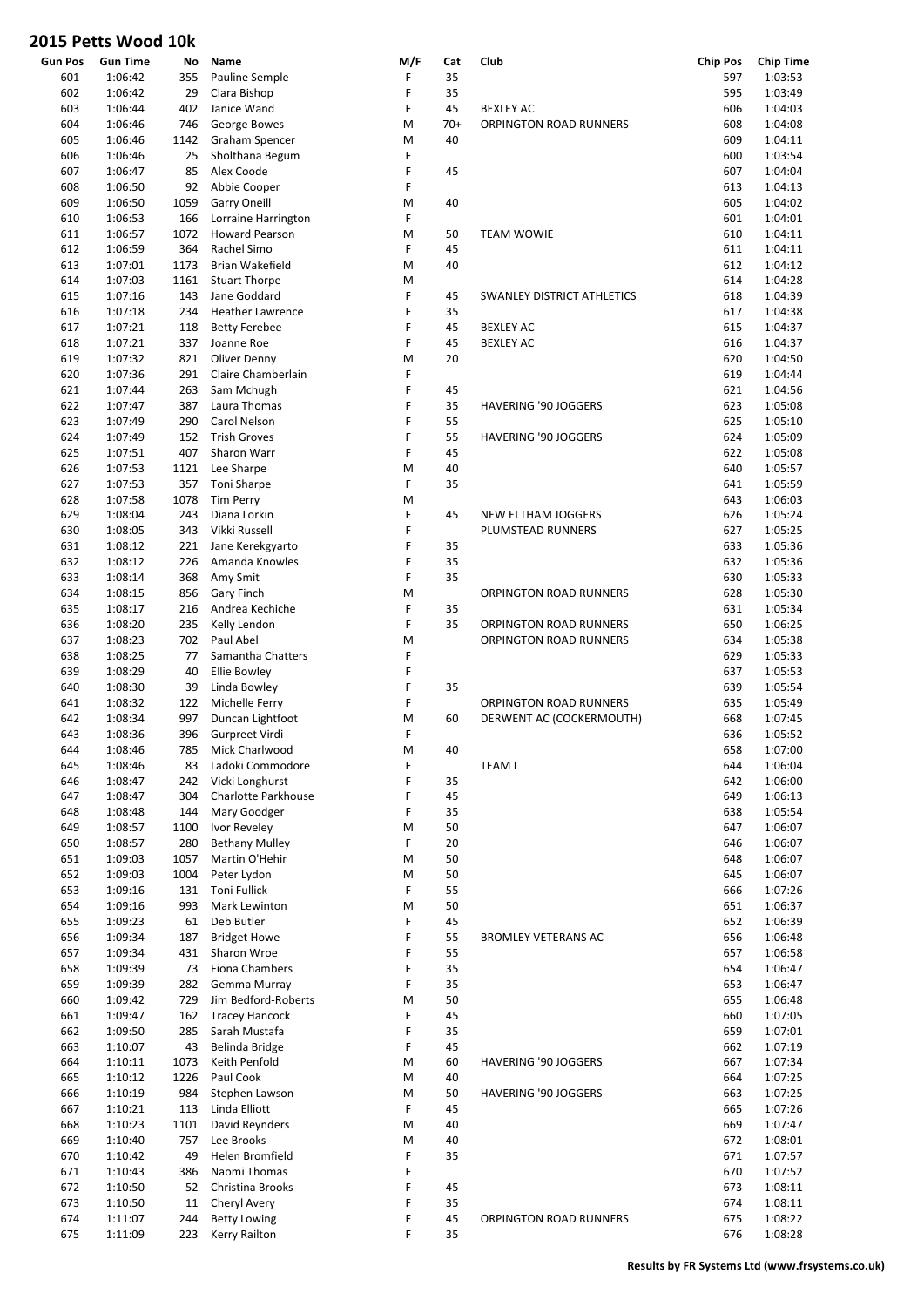| Gun Pos | <b>Gun Time</b> | No   | Name                     | M/F | Cat   | Club                             | <b>Chip Pos</b> | <b>Chip Time</b> |
|---------|-----------------|------|--------------------------|-----|-------|----------------------------------|-----------------|------------------|
| 676     | 1:11:20         | 55   | Samantha Broszek         | F   |       | SO LET'S GO RUNNING              | 677             | 1:08:38          |
| 677     | 1:11:28         | 81   | Jennifer Coles           | F   |       |                                  | 678             | 1:08:41          |
| 678     | 1:11:39         | 105  | Ratih Draper             | F   | 35    |                                  | 680             | 1:08:55          |
| 679     | 1:11:42         | 323  | Francesca Purbrick       | F   |       |                                  | 679             | 1:08:52          |
| 680     | 1:11:46         | 319  | Joanne Price             | F   | 35    |                                  | 681             | 1:08:56          |
|         |                 |      |                          | F   | 55    |                                  |                 |                  |
| 681     | 1:11:52         | 90   | Amanda Cooper            |     |       |                                  | 682             | 1:09:01          |
| 682     | 1:11:54         | 1201 | Mark Williams            | M   | 40    |                                  | 661             | 1:07:18          |
| 683     | 1:11:58         | 184  | Sharon Hodkin            | F   | 45    | <b>BEXLEY AC</b>                 | 683             | 1:09:11          |
| 684     | 1:11:58         | 366  | Nicola Sinclair          | F   | 35    |                                  | 685             | 1:09:11          |
| 685     | 1:11:58         | 397  | Rose Wade                | F   | 45    | <b>BEXLEY AC</b>                 | 684             | 1:09:11          |
| 686     | 1:11:59         | 41   | Amanda Bradnam           | F   | 55    | <b>BEXLEY AC</b>                 | 686             | 1:09:11          |
| 687     | 1:12:08         | 1151 | Dan Sutton               | M   |       |                                  | 687             | 1:09:22          |
| 688     | 1:12:14         | 1051 | Daniel Noonan            | M   | 40    | <b>HAVERING '90 JOGGERS</b>      | 690             | 1:09:37          |
|         |                 |      |                          |     |       |                                  |                 |                  |
| 689     | 1:12:16         | 267  | Vikki Melhuish           | F   | 45    |                                  | 688             | 1:09:24          |
| 690     | 1:12:21         | 708  | Melanie Alford           | F   | 40    |                                  | 689             | 1:09:30          |
| 691     | 1:12:25         | 269  | Deborah Miles            | F   | 45    |                                  | 691             | 1:09:39          |
| 692     | 1:12:43         | 102  | <b>Kerry Dexter</b>      | F   | 45    | SWANLEY AND DISTRICT ATHLETICS C | 692             | 1:09:54          |
| 693     | 1:12:43         | 268  | Amanda Mellor            | F   | 35    |                                  | 693             | 1:09:56          |
| 694     | 1:12:44         | 275  | <b>Heather Lawrence</b>  | F   | 35    |                                  | 694             | 1:09:57          |
| 695     | 1:12:52         | 28   | Jane Benson              | F   | 45    |                                  | 695             | 1:10:05          |
|         |                 |      |                          | F   |       |                                  |                 |                  |
| 696     | 1:12:56         | 155  | Caroline Hageman         |     | 35    |                                  | 708             | 1:11:08          |
| 697     | 1:13:01         | 329  | Vikki Walsh              | F   |       | <b>SLGR</b>                      | 697             | 1:10:20          |
| 698     | 1:13:01         | 369  | Joanne Conway            | F   | 35    | <b>SLGR</b>                      | 696             | 1:10:20          |
| 699     | 1:13:06         | 148  | Carol Gould              | F   | 45    |                                  | 698             | 1:10:25          |
| 700     | 1:13:20         | 140  | Lynn Gillard             | F   | 45    |                                  | 712             | 1:11:33          |
| 701     | 1:13:26         | 236  | Janet Lenton             | F   | 55    | ORPINGTON ROAD RUNNERS           | 700             | 1:10:44          |
| 702     | 1:13:26         | 990  | Matthew Lenton           | M   |       |                                  | 701             | 1:10:44          |
|         |                 |      |                          |     |       |                                  |                 |                  |
| 703     | 1:13:29         | 257  | Alan Whittington         | M   | 50    | <b>BEXLEY AC</b>                 | 699             | 1:10:44          |
| 704     | 1:13:43         | 1044 | Marius Mynhardt          | M   | 40    |                                  | 702             | 1:10:51          |
| 705     | 1:13:44         | 1153 | Swavek Szymonski         | M   | 40    |                                  | 703             | 1:10:59          |
| 706     | 1:13:49         | 20   | <b>Maureen Bartlett</b>  | F   | 55    | SO LET'S GO RUNNING              | 707             | 1:11:05          |
| 707     | 1:13:51         | 400  | Trish Wallace            | F   | 45    |                                  | 704             | 1:11:02          |
| 708     | 1:13:51         | 26   | Gillian Bell             | F   | 45    |                                  | 705             | 1:11:03          |
| 709     | 1:13:51         | 279  | Nicola Mulholland        | F   | 45    |                                  | 706             | 1:11:03          |
| 710     | 1:13:56         | 380  | <b>Tracey Stickels</b>   | F   | 45    |                                  | 716             | 1:12:12          |
| 711     | 1:14:07         | 65   | Rebecca Camacho          | F   | 20    |                                  | 709             | 1:11:13          |
|         |                 |      |                          |     |       |                                  |                 |                  |
| 712     | 1:14:18         | 261  | Michelle Mccann          | F   | 45    |                                  | 713             | 1:11:37          |
| 713     | 1:14:19         | 87   | Jane Cooper              | F   | 45    | ORPINGTON ROAD RUNNERS           | 711             | 1:11:27          |
| 714     | 1:14:19         | 361  | Emma Sillitoe            | F   | 35    |                                  | 710             | 1:11:27          |
| 715     | 1:14:35         | 74   | Paula Chapman            | F   | 45    | <b>BROMLEY VETERANS AC</b>       | 714             | 1:11:46          |
| 716     | 1:14:54         | 75   | Melissa Charleton        | F   | 35    |                                  | 717             | 1:12:13          |
| 717     | 1:14:57         | 3    | Lorraine Ansell          | F   | 45    | <b>BEXLEY AC</b>                 | 715             | 1:12:10          |
| 718     | 1:15:13         | 376  | <b>Claire Spiceley</b>   | F   | 35    |                                  | 718             | 1:12:20          |
| 719     | 1:15:19         | 132  | Jane Galea               | F   | 45    |                                  | 720             | 1:12:32          |
| 720     | 1:15:20         | 1038 | <b>Graham Morton</b>     | M   | 40    |                                  | 719             | 1:12:32          |
|         |                 |      |                          |     |       |                                  |                 |                  |
| 721     | 1:15:20         | 1037 | <b>Stuart Morton</b>     | M   | 50    |                                  | 732             | 1:15:20          |
| 722     | 1:15:44         | 34   | Ali Bonnar               | F   | 45    | ORPINGTON ROAD RUNNERS           | 721             | 1:12:52          |
| 723     | 1:15:47         | 174  | Julie Herpe              | F   | 45    |                                  | 722             | 1:12:54          |
| 724     | 1:15:50         | 207  | Judith Johnson           | F   | 35    | ORPINGTON ROAD RUNNERS           | 723             | 1:12:56          |
| 725     | 1:15:59         | 192  | Katie Hughes             | F   | 20    |                                  | 724             | 1:13:09          |
| 726     | 1:16:06         | 838  | Mitchell Elliott         | M   |       |                                  | 725             | 1:13:11          |
| 727     | 1:16:14         | 1130 | Ricard Simo              | M   | 50    |                                  | 729             | 1:14:20          |
| 728     | 1:16:14         | 12   | Catherine Baker          | F   | 35    |                                  | 728             | 1:14:19          |
| 729     | 1:16:29         | 338  | Louise Rose              | F   | 35    |                                  | 726             | 1:13:38          |
|         |                 |      |                          |     |       |                                  |                 |                  |
| 730     | 1:16:50         | 309  | Sarah Payne              | F   | 45    |                                  | 727             | 1:14:11          |
| 731     | 1:17:20         | 6    | Anita Asghar             | F   | 45    |                                  | 730             | 1:14:28          |
| 732     | 1:17:25         | 344  | Sandra Rutherford        | F   | 45    | NEW ELTHAM JOGGERS               | 731             | 1:14:43          |
| 733     | 1:18:28         | 99   | Julie Daniel             | F   | 45    |                                  | 734             | 1:15:47          |
| 734     | 1:18:35         | 336  | <b>Tracey Robinson</b>   | F   | 45    |                                  | 733             | 1:15:46          |
| 735     | 1:18:57         | 69   | Ela Carter               | F   | 35    |                                  | 735             | 1:16:13          |
| 736     | 1:19:13         | 191  | Sarah Hughes             | F   | 45    |                                  | 736             | 1:16:23          |
|         |                 |      |                          | F   |       |                                  |                 |                  |
| 737     | 1:19:26         | 204  | Sylvia Jennings          |     | $65+$ | <b>BEXLEY</b>                    | 737             | 1:16:35          |
| 738     | 1:19:29         | 94   | Michelle Creedon         | F   | 35    |                                  | 738             | 1:16:35          |
| 739     | 1:19:29         | 259  | Sandra Maynard           | F   | 35    |                                  | 739             | 1:16:35          |
| 740     | 1:19:41         | 116  | Pamela Everall           | F   | 45    |                                  | 740             | 1:17:01          |
| 741     | 1:19:50         | 56   | Carol Penny              | F   | 50    |                                  | 741             | 1:17:05          |
| 742     | 1:21:38         | 333  | Katie Ringer             | F   |       |                                  | 742             | 1:18:56          |
| 743     | 1:22:22         | 351  | Helen Scothern           | F   | 45    |                                  | 743             | 1:19:31          |
| 744     | 1:23:28         | 97   | Sylvia Curtis            | F   | 45    | NEW ELTHAM JOGGERS               | 744             | 1:20:49          |
|         |                 |      |                          | F   |       |                                  |                 | 1:23:27          |
| 745     | 1:26:19         | 262  | Julie Mccormack          |     | 45    |                                  | 745             |                  |
| 746     | 1:26:39         | 199  | Rachael Iddiols-Bunclark | F   |       |                                  | 746             | 1:23:50          |
| 747     | 1:27:22         | 1128 | <b>Anthony Simmons</b>   | M   | 40    |                                  | 748             | 1:24:38          |
| 748     | 1:27:22         | 193  | Gemma Hughes             | F   | 20    |                                  | 747             | 1:24:31          |
| 749     | 1:27:22         | 382  | Claire Styles            | F   | 35    |                                  | 749             | 1:24:38          |
| 750     | 1:27:42         | 292  | Eileen Noble             | F   | $65+$ | <b>BEXLEY A.C</b>                | 750             | 1:24:50          |
|         |                 |      |                          |     |       |                                  |                 |                  |